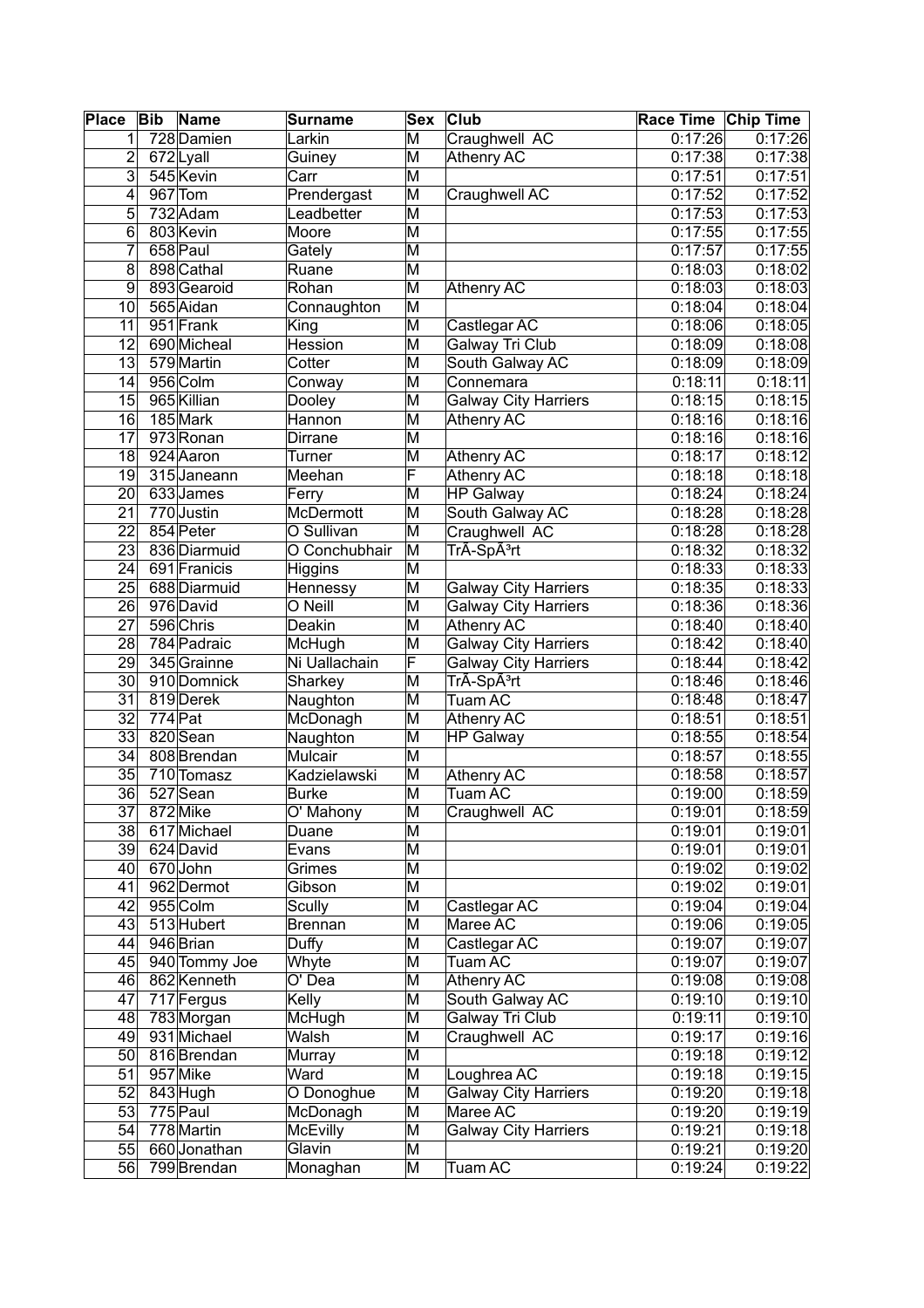| 57              | 637 David              | Fitzpatrick           | M                       |                             | 0:19:28            | 0:19:23            |
|-----------------|------------------------|-----------------------|-------------------------|-----------------------------|--------------------|--------------------|
| 58              | 686 Jarlath            | Hennelly              | $\overline{\mathsf{M}}$ |                             | 0:19:32            | 0:19:30            |
| 59              | 673 Kieran             | Guiry                 | $\overline{\mathsf{M}}$ | Athenry AC                  | 0:19:33            | 0:19:32            |
| 60              | 781 Martin             | McGrath               | $\overline{\mathsf{M}}$ |                             | 0:19:33            | 0:19:31            |
| 61              | 871 Emmett             | O' Looney             | M                       |                             | 0:19:34            | 0:19:33            |
| 62              | 723 Mike               | Kerrins               | $\overline{\mathsf{M}}$ | Loughrea AC                 | 0:19:36            | 0:19:31            |
| 63              | 974 Frank              | <b>Burke</b>          | $\overline{\mathsf{M}}$ | <b>Athenry AC</b>           | 0:19:38            | 0:19:36            |
| 64              | 897 Brendan            | Ruane                 | $\overline{\mathsf{M}}$ |                             | 0:19:39            | 0:19:31            |
| 65              | 868 Martin             | O' Hara               | $\overline{\mathsf{M}}$ | <b>Athenry AC</b>           | 0:19:39            | 0:19:36            |
| 66              | 610 John               | Dolan                 | $\overline{\mathsf{M}}$ |                             | 0:19:40            | 0:19:37            |
| 67              | 866 Kevin              | $\overline{O'}$ Grady | $\overline{\mathsf{M}}$ | Maree AC                    | 0:19:41            | 0:19:39            |
| 68              | 397 Sue                | Redmond               | F                       |                             | 0:19:41            | 0:19:38            |
| 69              | 638 John               | Fitzpatrick           | M                       | Craughwell AC               | 0:19:41            | 0:19:39            |
| 70              | 171 Colette            | Glennon               | F                       |                             | 0:19:42            | 0:19:39            |
| $\overline{71}$ | 812Liam                | <b>Mullins</b>        | $\overline{\mathsf{M}}$ |                             | 0:19:44            | 0:19:36            |
| $\overline{72}$ | 674 Aidan              | Hanley                | $\overline{\mathsf{M}}$ | <b>Galway Tri Club</b>      | 0:19:47            | 0:19:47            |
| $\overline{73}$ | 788 Oisin              | <b>McManus</b>        | $\overline{\mathsf{M}}$ |                             | 0:19:48            | 0:19:46            |
| 74              | 889Liam                | Rabbitt               | $\overline{\mathsf{M}}$ | Craughwell AC               | 0:19:49            | 0:19:46            |
| 75              | 667 Paul               | Greaney               | $\overline{\mathsf{M}}$ |                             | 0:19:50            | 0:19:42            |
| 76              | 343 EilA-s             | NÃ- Dhúill            | F                       | <b>Galway City Harriers</b> | 0:19:53            | 0:19:52            |
| 77              | 621Dave                | Dunne                 | $\overline{\mathsf{M}}$ | <b>Athenry AC</b>           | 0:19:53            | 0:19:50            |
| 78              | 831 David              | Noone                 | $\overline{\mathsf{M}}$ | <b>Athenry AC</b>           | 0:19:54            | 0:19:53            |
| 79              | 689 Gearoid            | Hennessy              | $\overline{\mathsf{M}}$ | <b>Athenry AC</b>           | 0:19:55            | 0:19:53            |
| 80              | 806 Mark               | Moran                 | $\overline{\mathsf{M}}$ |                             | 0:19:55            | 0:19:54            |
| $\overline{81}$ | 840 Tony               | O Connor              | $\overline{\mathsf{M}}$ | <b>Galway City Harriers</b> | 0:19:57            | 0:19:51            |
| 82              | 635 Adrian             | Fitzmaurice           | $\overline{\mathsf{M}}$ | <b>Athenry AC</b>           | 0:19:57            | 0:19:55            |
| 83              | 901 Damien             | Ryan                  | $\overline{\mathsf{M}}$ |                             | 0:20:00            | 0:19:58            |
| 84              | 575 Declan             | Cormican              | $\overline{\mathsf{M}}$ |                             | 0:20:01            | 0:19:58            |
| 85              | 751 Declan             | Madden                | $\overline{\mathsf{M}}$ |                             | 0:20:01            | 0:19:56            |
| 86              | 606 Pat                | <b>Dirrane</b>        | $\overline{\mathsf{M}}$ |                             | 0:20:03            | 0:20:02            |
| 87              | 142 Sinead             | Foran                 | $\overline{\mathsf{F}}$ | <b>Athenry AC</b>           | 0:20:04            | 0:20:01            |
| $\overline{88}$ | 636 John               | Fitzmaurice           | $\overline{\mathsf{M}}$ |                             | 0:20:04            | 0:20:02            |
| 89              | 679 Stuart             | Harries               | M                       |                             | 0:20:06            | 0:19:59            |
| 90              | 642 Tomas              | Flanagan              | $\overline{\mathsf{M}}$ | <b>Galway City Harriers</b> | 0:20:08            | 0:20:05            |
| 91              | 937 Bryan              | Weafer                | $\overline{\mathsf{M}}$ |                             | 0:20:11            | 0:20:08            |
| 92              | 588Liam                | Curran                | $\overline{\mathsf{M}}$ | Galway Tri Club             | 0:20:14            | 0:20:07            |
| 93              | 930 Kieran             | Walsh                 | $\overline{\mathsf{M}}$ |                             | 0:20:21            | 0:20:19            |
| 94              | 522 Alan               | Burke                 | ΙM                      | Athenry AC                  | 0:20:23            | 0:20:21            |
| 95              | 198 Niamh              | Hennelly              | F                       |                             | 0:20:25            | 0:20:22            |
| 96              | 504 Michael            | <b>Begley</b>         | M                       |                             | 0:20:25            | 0:20:17            |
| 97              | 789 Kevin              | McNama                | M                       | East Galway AC              | 0:20:26            | 0:20:19            |
| 98              | 823 Tony               | Nevin                 | M                       | Craughwell AC               | 0:20:26            | 0:20:22            |
| 99              | 828 Liam               | Nolan                 | M                       |                             | 0:20:28            | 0:20:25            |
| 100             | 687 Bryan              | Hennelly              | M                       |                             | 0:20:29            | 0:20:18            |
| 101             | 870 John               | O' Leary              | M                       | <b>Athenry AC</b>           | 0:20:31            | 0:20:31            |
| 102             | 797 Brian              | Moloney               | M                       | South Galway AC             | 0:20:32            | 0:20:29            |
| 103             | 959 Eric               | Costelloe             | M                       |                             | 0:20:32            | 0:20:29            |
| 104             | 685 Alphonus           | Heneghan              | M                       | Loughrea AC                 | 0:20:34            | 0:20:33            |
| 105             | 734 Donal              | Leahy                 | M                       | Athenry AC                  | 0:20:34            | 0:20:31            |
| 106             | 440 Miriam             | Wall                  | F                       | <b>Athenry AC</b>           | 0:20:36            | 0:20:35            |
| 107             | 552Joe                 | Clancy                | M                       | Loughrea AC                 | 0:20:36            | 0:20:23            |
| 108             | 559 Jonathan           | Collins               | M                       |                             | 0:20:37            | 0:20:33            |
| 109             | 860 lan                | O' Connor             | M                       | Athenry AC                  | 0:20:41<br>0:20:41 | 0:20:40            |
| 110<br>111      | 656 Brendan<br>620 Pat | Galvin<br>Duggan      | M<br>M                  |                             | 0:20:42            | 0:20:37<br>0:20:35 |
| 112             | 615 Aidan              | Doyle                 | M                       | Tuam AC                     | 0:20:46            | 0:20:46            |
| 113             | 867 Kenneth            | O' Hara               | M                       | Athenry AC                  | 0:20:50            | 0:20:50            |
|                 |                        |                       |                         |                             |                    |                    |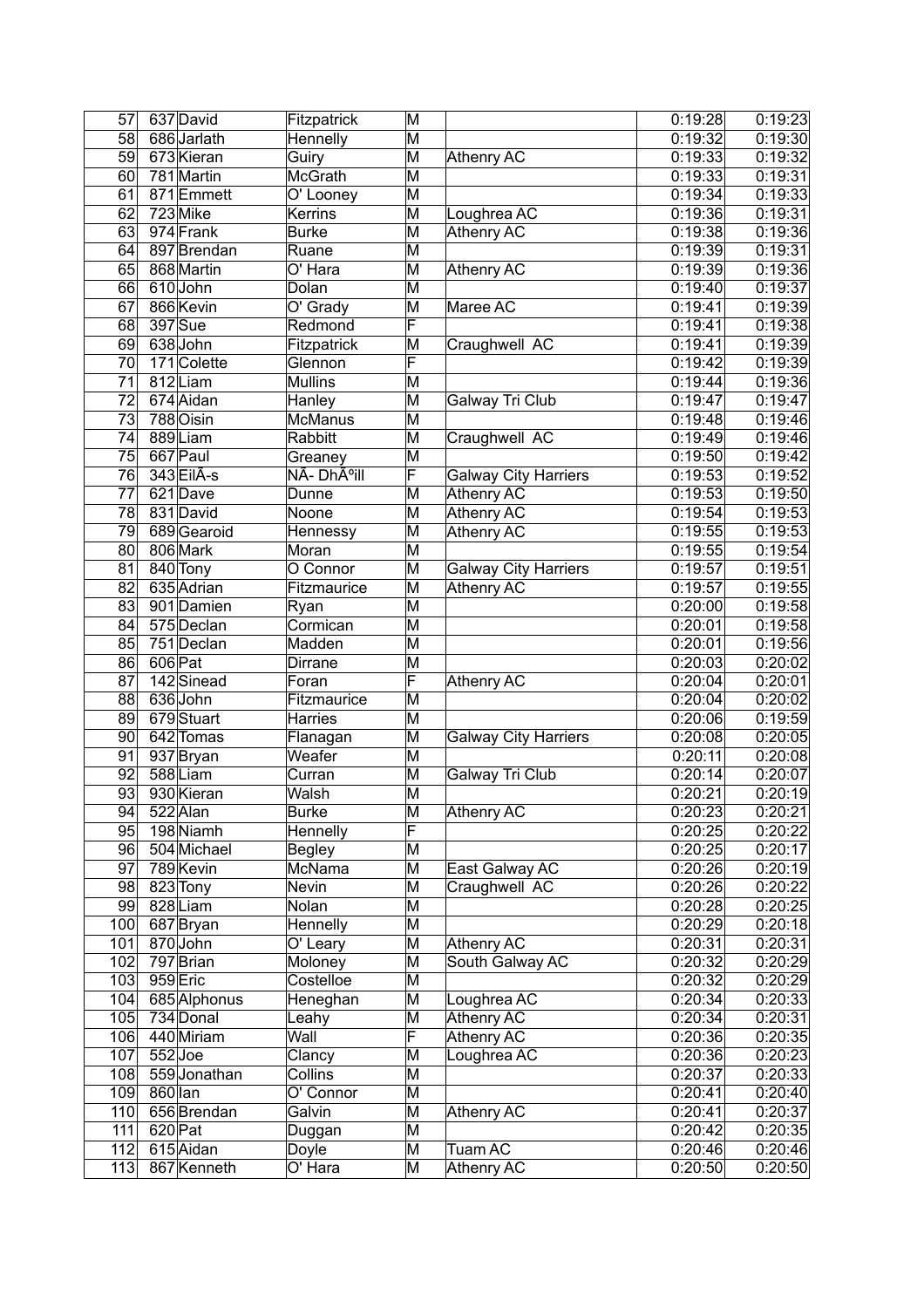| 114              | 923 Ray                 | Treacy          | M                       | Athenry AC                    | 0:20:51            | 0:20:46            |
|------------------|-------------------------|-----------------|-------------------------|-------------------------------|--------------------|--------------------|
| 115              | 790 Pat                 | McSweeney       | $\overline{\mathsf{M}}$ | South Galway AC               | 0:20:52            | 0:20:48            |
| 116              | $888$ JP                | Quinn           | M                       | <b>Barnaderg Road Runners</b> | 0:20:53            | 0:20:46            |
| 117              | 549 Stephen             | Casserly        | M                       | Castlegar AC                  | 0:20:54            | 0:20:47            |
| 118              | 520 Rynal               | Browne          | M                       | Castlegar AC                  | 0:20:54            | 0:20:46            |
| 119              | 906 Austin              | Sammon          | M                       | Galway Tri Club               | 0:21:00            | 0:20:53            |
| 120              | 602 William             | Dervan          | $\overline{\mathsf{M}}$ |                               | 0:21:00            | 0:20:46            |
| 121              | 300 Sinead              | McGrath         | F                       |                               | 0:21:02            | 0:21:00            |
| 122              | 390 Dee                 | Quinn           | F                       | Athenry AC                    | 0:21:04            | 0:20:54            |
| 123              | 701 Paul                | Hynes           | $\overline{\mathsf{M}}$ | <b>Tuam AC</b>                | 0:21:04            | 0:21:02            |
| 124              | 177 Carol               | Grimes          | F                       |                               | 0:21:04            | 0:20:51            |
| 125              | 964 Mike                | Crean           | M                       | <b>Galway City Harriers</b>   | 0:21:07            | 0:21:05            |
| 126              | 858 Cormac              | O' Connor       | M                       | <b>Galway City Harriers</b>   | 0:21:07            | 0:21:04            |
| 127              | 30 Michelle             | <b>Browne</b>   | F                       | <b>Galway City Harriers</b>   | 0:21:08            | 0:21:04            |
| 128              | 847 Réamonn             | Ó Flatharta     | $\overline{\mathsf{M}}$ |                               | 0:21:08            | 0:20:56            |
| 129              | 653 Brian               | Gallagher       | $\overline{\mathsf{M}}$ |                               | 0:21:08            | 0:21:04            |
| 130              | 598 Peter               | Deegan          | $\overline{\mathsf{M}}$ |                               | 0:21:09            | 0:21:04            |
| 131              | 880 Frank               | Power           | M                       | South Galway AC               | 0:21:12            | 0:21:10            |
| 132              | 848 Denis               | O Gorman        | $\overline{\mathsf{M}}$ | Tuam AC                       | 0:21:12            | 0:20:58            |
| 133              | 834 Eoghan              | O Ceallaigh     | M                       |                               | 0:21:13            | 0:21:07            |
| 134              | 612Gerard               | Donohue         | M                       |                               | 0:21:14            | 0:21:04            |
| 135              | 546 Gerry               | Carroll         | M                       |                               | 0:21:14            | 0:21:11            |
| 136              | 543 Michael             | Carey           | M                       |                               | 0:21:20            | 0:21:11            |
| 137              | 614 Noel                | <b>Downes</b>   | $\overline{\mathsf{M}}$ |                               | 0:21:21            | 0:21:17            |
| 138              | 907 Alex                | Schutz          | $\overline{\mathsf{M}}$ | <b>HP Galway</b>              | 0:21:22            | 0:21:21            |
| 139              | 547 Stephen             | Carty           | M                       | Craughwell AC                 | 0:21:22            | 0:21:13            |
| 140              | 787 Michael             | McMahon         | M                       | Marathon Club Ireland         | 0:21:23            | 0:21:16            |
| 141              | 759 Laurik              | Mattieu         | M                       |                               | 0:21:24            | 0:21:22            |
| 142              | 696 Paul                | Horan           | $\overline{\mathsf{M}}$ | <b>Galway City Harriers</b>   | 0:21:25            | 0:21:20            |
| 143              | 859 Denis               | O' Connor       | M                       |                               | 0:21:26            | 0:21:20            |
| 144              | 786 Anthony             | McMahon         | $\overline{\mathsf{M}}$ |                               | 0:21:26            | 0:21:13            |
| 145              | 900 Brendan             | Ryan            | $\overline{\mathsf{M}}$ |                               | 0:21:26            | 0:21:23            |
| 146              | 902 Declan              | Ryan            | M                       |                               | 0:21:27            | 0:21:23            |
| 147              | 550 Trevor              | Casserly        | M                       |                               | 0:21:27            | 0:21:21            |
| 148              | 600 James               | Denash          | M                       |                               | 0:21:28            | 0:21:23            |
| 149              | 594 Brian               | Davison         | M                       |                               | 0:21:30            | 0:21:27            |
| 150              | 936 Damien              | Watts           | M                       |                               | 0:21:31            | 0:21:23            |
| $\overline{151}$ | 123 Jacinta             | Fahy            | ΙF                      |                               | 0:21:32            | 0:21:24            |
| 152              | 856 Killian             | O' Brien        | $\overline{\mathsf{M}}$ | Castlegar AC                  | 0:21:34            | 0:21:19            |
| 153              | 583 Shane               | Crisham         | M                       | Tuam AC                       | 0:21:35            | 0:21:18            |
| 154              | 755 Declan              | Mahon           | M                       | <b>Predator Tri Club</b>      | 0:21:36            | 0:21:27            |
| 155              | 846 Brendan             | O Eochaigh      | M                       |                               | 0:21:36            | 0:21:13            |
| 156              | 646 Patrick             | Fleming         | M                       | Tuam AC                       | 0:21:38            | 0:21:33            |
| 157              | 676 Paul                | Hanniffy        | M                       |                               | 0:21:38            | 0:21:26            |
| 158              | 74 Debbie               | Corcoran        | F                       | Galway Tri Club               | 0:21:40            | 0:21:30            |
| 159              | 512 Bryan               | <b>Brennan</b>  | M                       | South Galway AC               | 0:21:41            | 0:21:28            |
| 160              | 651 Stephen             | Foy             | M                       |                               | 0:21:42            | 0:21:34            |
| 161              | 777 Darragh             | McDonagh        | M                       |                               | 0:21:43            | 0:21:37            |
| 162<br>163       | 949 Shane<br>780 Andrew | Forde<br>McGhee | M                       | Castlegar AC                  | 0:21:44<br>0:21:44 | 0:21:41<br>0:21:40 |
| 164              | 415 Grace               | Shalloo         | M<br>F                  |                               | 0:21:45            | 0:21:40            |
| 165              | 714 Michael             | Keane           | M                       | <b>Galway City Harriers</b>   | 0:21:46            | 0:21:38            |
| 166              | 645 John                | Flattery        | M                       |                               | 0:21:47            | 0:21:41            |
| 167              | 508 Lorcan              | <b>Bouchier</b> | M                       |                               | 0:21:47            | 0:21:44            |
| 168              | 478 Caroline            | Moore           | F                       | Athenry AC                    | 0:21:49            | 0:21:40            |
| 169              | 570 Shane               | Conneely        | M                       |                               | 0:21:50            | 0:21:44            |
| 170              | 664 Noel                | Gorman          | M                       | Craughwell AC                 | 0:21:50            | 0:21:45            |
|                  |                         |                 |                         |                               |                    |                    |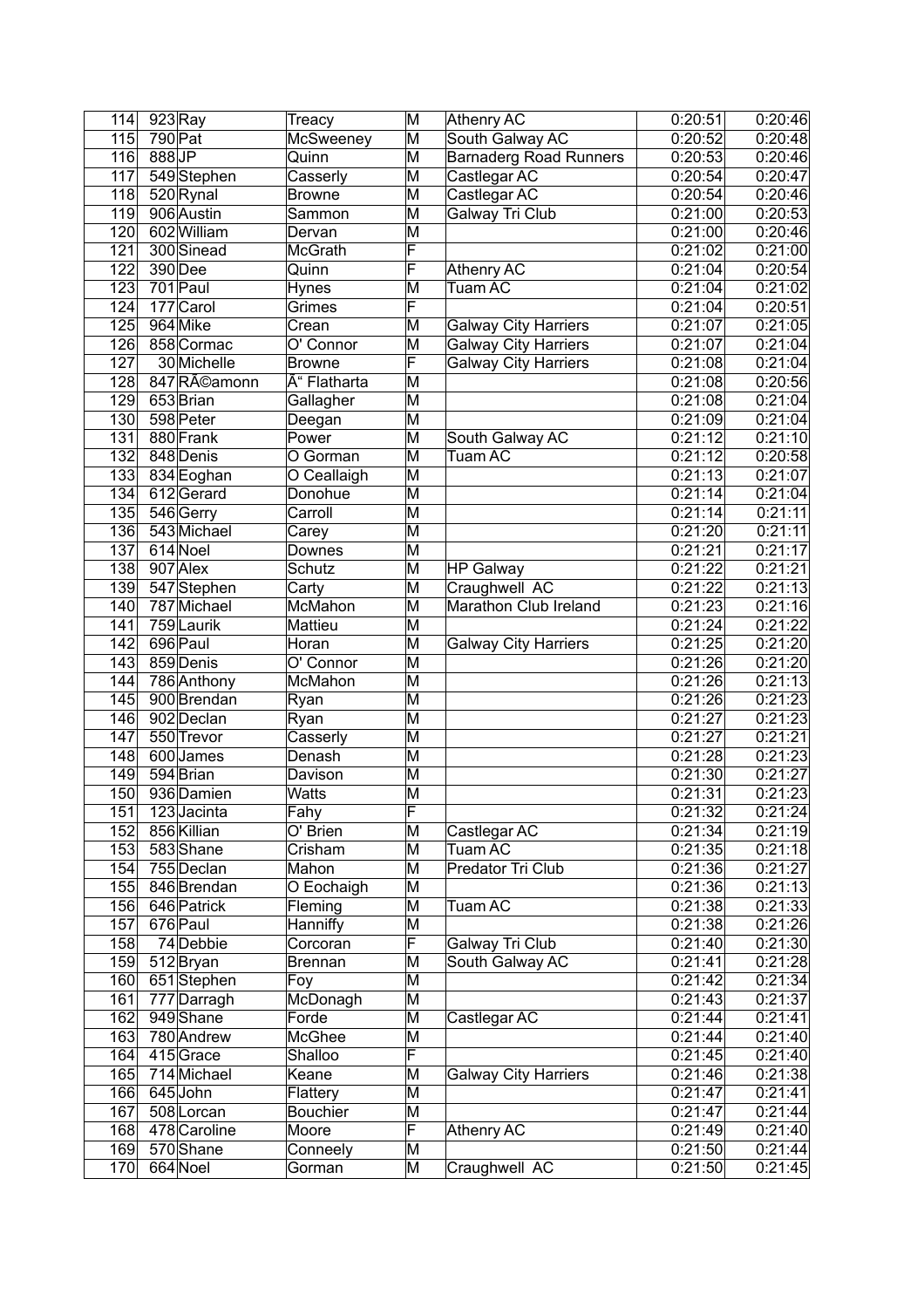| 171              | 947 Kevin                | Duffy            | M                       | Castlegar AC                  | 0:21:51 | 0:21:42            |
|------------------|--------------------------|------------------|-------------------------|-------------------------------|---------|--------------------|
| 172              | 919 Mike                 | Stapleton        | $\overline{\mathsf{M}}$ | Loughrea AC                   | 0:21:51 | 0:21:43            |
| 173              | 639 Mark                 | Flaherty         | M                       |                               | 0:21:52 | 0:21:40            |
| 174              | 585 Thomas               | Crowe            | M                       |                               | 0:21:54 | 0:21:52            |
| 175              | 139 Elaine               | Fleming          | F                       | <b>Tuam AC</b>                | 0:21:55 | 0:21:51            |
| 176              | 609 Gary                 | Doherty          | M                       | Athenry AC                    | 0:21:56 | 0:21:51            |
| 177              | 619 Declan John          | Duggan           | $\overline{\mathsf{M}}$ | <b>Galway City Harriers</b>   | 0.21:56 | 0:21:51            |
| 178              | $782$ Nial               | <b>McGuiness</b> | M                       | South Galway AC               | 0:21:56 | 0:21:43            |
| 179              | 894 Trevor               | Rowland          | $\overline{\mathsf{M}}$ | Galway Tri Club               | 0:21:57 | 0:21:48            |
| 180              | 60 Jean                  | Coleman          | F                       | Tuam AC                       | 0:21:57 | 0:21:52            |
| 181              | 542 William              | Cannon           | M                       | Craughwell AC                 | 0:21:57 | 0:21:48            |
| 182              | 404 Mary                 | Rohan            | F                       | <b>Athenry AC</b>             | 0:21:57 | 0:21:49            |
| 183              | 681 Colm                 | Haugh            | M                       | <b>HP Galway</b>              | 0.21:58 | 0:21:43            |
| 184              | 743 George               | Livanos          | M                       |                               | 0.21:59 | 0:21:35            |
| 185              | 102 Ciara                | Donnelly         | F                       |                               | 0:22:01 | 0:22:01            |
| 186              | 580 Joseph               | Coyle            | $\overline{\mathsf{M}}$ |                               | 0:22:08 | 0:21:57            |
| 187              | 563 Andrew               | Connaire         | $\overline{\mathsf{M}}$ | Craughwell AC                 | 0:22:09 | 0:22:07            |
| 188              | 913 Ralph                | Smith            | M                       | Craughwell AC                 | 0:22:10 | 0:21:56            |
| 189              | 768 Robert               | McConkey         | $\overline{\mathsf{M}}$ |                               | 0:22:10 | 0:22:04            |
| 190              | 577 Nick                 | Cosgrave         | M                       |                               | 0:22:10 | 0:22:04            |
| 191              | 334 Michelle             |                  | F                       |                               | 0:22:11 | 0:22:07            |
| 192              | 932 Paul                 | Murphy<br>Walsh  | $\overline{\mathsf{M}}$ |                               | 0:22:12 | 0:22:02            |
| 193              |                          | <b>Musial</b>    | $\overline{\mathsf{M}}$ | <b>Galway City Harriers</b>   | 0:22:13 |                    |
| 194              | 817 Wojciech<br>792 Mark | <b>Mills</b>     | $\overline{\mathsf{M}}$ |                               | 0:22:15 | 0:22:08<br>0:22:07 |
|                  | 269 Chloe                |                  | F                       |                               |         |                    |
| 195              |                          | Lemahieu         |                         |                               | 0:22:15 | 0:22:08            |
| 196              | 735 Eamon                | Leahy            | M                       |                               | 0:22:16 | 0:22:03            |
| 197              | 938 Ferdy                | Whelan           | $\overline{\mathsf{M}}$ | Loughrea AC                   | 0:22:19 | 0:22:13            |
| 198              | 82 Yvonne                | Crotty           | $\overline{\mathsf{F}}$ |                               | 0:22:22 | 0:22:04            |
| 199              | 15Shauna                 | Bocquet          | F                       | Craughwell AC                 | 0:22:22 | 0:22:22            |
| 200              | 52 Janet                 | Clancy           | $\overline{\mathsf{F}}$ | <b>Athenry AC</b>             | 0:22:24 | 0:22:18            |
| $\overline{201}$ | 539 Domhnall             | Canney           | $\overline{\mathsf{M}}$ |                               | 0:22:25 | 0:22:06            |
| $\overline{202}$ | 506 Jim                  | Bergin           | $\overline{\mathsf{M}}$ | Run Kinvara                   | 0:22:25 | 0:22:14            |
| 203              | 668 Russell              | Greaney          | $\overline{\mathsf{M}}$ |                               | 0:22:26 | 0:22:11            |
| 204              | 853 Sean                 | O Raghallaigh    | M                       |                               | 0:22:27 | 0:22:20            |
| 205              | 805 David                | Moran            | M                       |                               | 0:22:28 | 0:22:21            |
| 206              | 523 Brian                | <b>Burke</b>     | $\overline{\mathsf{M}}$ | <b>Athenry AC</b>             | 0:22:29 | 0:22:19            |
| 207              | 677 David                | Hardiman         | M                       |                               | 0:22:32 | 0:22:16            |
| 208              | 650 Martin               | Fortune          | ΙM                      |                               | 0:22:33 | 0:22:12            |
| 209              | 460 Fiona                | Duggan           | F                       |                               | 0:22:34 | 0:22:28            |
| 210              | 864 Brian                | O' Donnell       | M                       | Athenry AC                    | 0:22:36 | 0:22:30            |
| 211              | 451 Emer                 | Whyte            | F                       | <b>Galway City Harriers</b>   | 0:22:37 | 0:22:29            |
| 212              | 501 Paul                 | Anglim           | M                       |                               | 0:22:37 | 0:22:22            |
| 213              | 533 Enda                 | Callanan         | M                       | Loughrea AC                   | 0:22:39 | 0:22:30            |
| 214              | 971 William              | Geraghty         | M                       |                               | 0:22:39 | 0:22:33            |
| 215              | 200 Anne M.              | Hession          | F                       |                               | 0:22:39 | 0:22:36            |
| 216              | 851 Shane                | O Meara          | M                       |                               | 0:22:40 | 0:22:24            |
| 217              | 107 Fiona                | Doughan          | F                       | Athenry AC                    | 0:22:40 | 0:22:30            |
| 218              | 554 Gerard               | Clery            | M                       | Predator Tri Club             | 0:22:41 | 0:22:32            |
| 219              | 829 Tod                  | Nolan            | M                       | <b>Barnaderg Road Runners</b> | 0:22:41 | 0:22:32            |
| 220              | 567 Marc                 | Connaughton      | M                       |                               | 0:22:43 | 0:22:31            |
| 221              | 206 Amanda               | Horan            | F                       | South Galway AC               | 0:22:44 | 0:22:40            |
| 222              | 839 Hayden               | O Connell        | M                       |                               | 0:22:46 | 0:22:35            |
| 223              | 316 Maura                | Meenaghan        | F                       | Tuam AC                       | 0:22:46 | 0:22:43            |
| 224              | 437 Avril                | Tully            | F                       |                               | 0:22:47 | 0:22:34            |
| 225              | 288 Sinead               | Martin           | F                       |                               | 0:22:47 | 0:22:43            |
| 226              | 809 Fergus               | <b>Mullins</b>   | M                       | Predator Tri Club             | 0:22:47 | 0:22:37            |
| 227              | 640 Patrick              | Flaherty         | M                       | <b>HP Galway</b>              | 0:22:48 | 0:22:33            |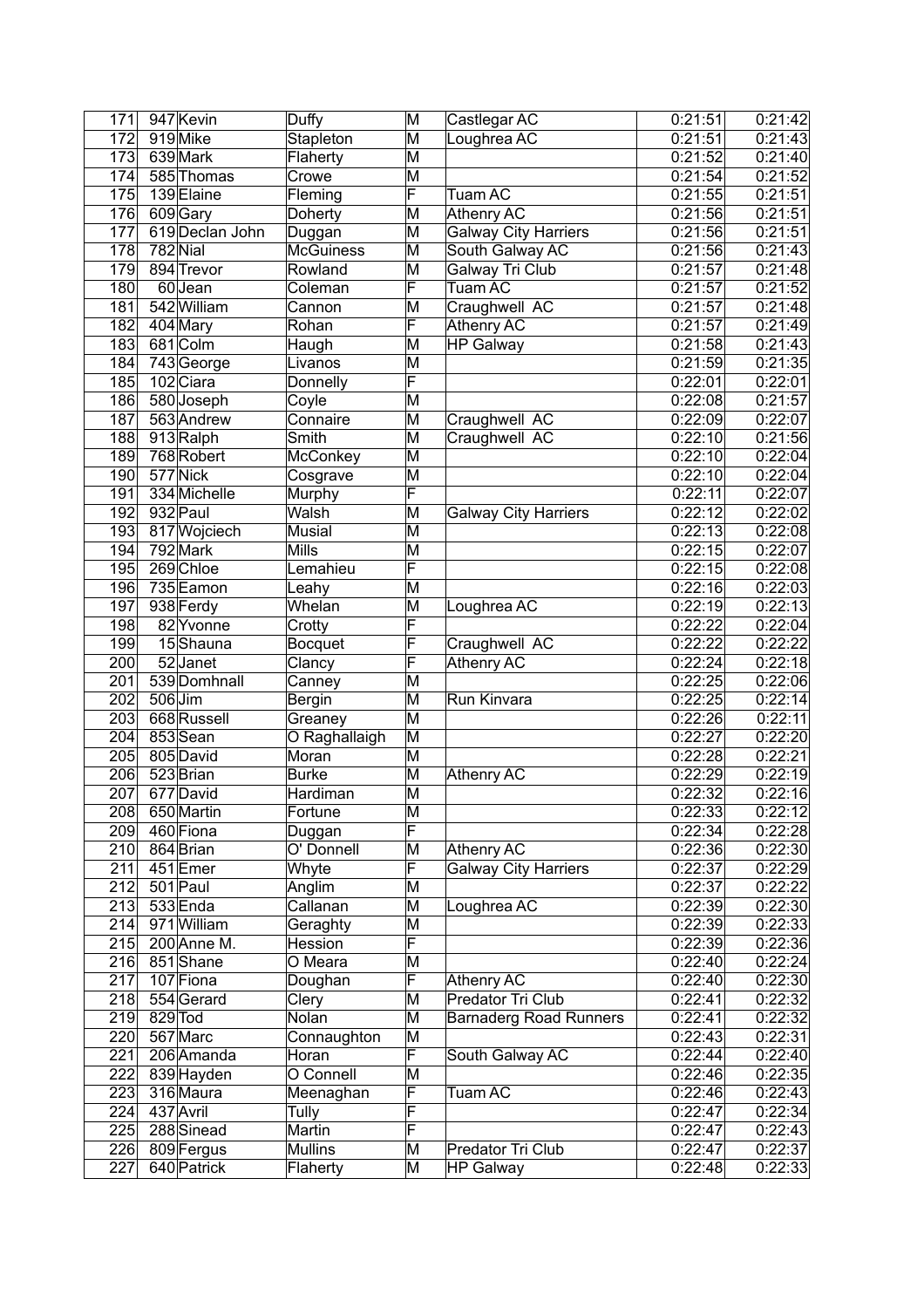| 228               | 584 Alan              | Cronin              | M                       |                               | 0:22:48              | 0:22:33            |
|-------------------|-----------------------|---------------------|-------------------------|-------------------------------|----------------------|--------------------|
| 229               | 507 Norman            | <b>Black</b>        | $\overline{\mathsf{M}}$ |                               | 0:22:50              | 0:22:35            |
| 230               | 891 John              | Reddington          | M                       | Loughrea AC                   | 0:22:50              | 0:22:50            |
| 231               | 503 T                 | <b>Beatty</b>       | M                       | Loughrea AC                   | 0:22:51              | 0:22:49            |
| 232               | 838 Eoin              | Ó Conghaile         | M                       | <b>HP Galway</b>              | 0:22:53              | 0:22:49            |
| 233               | 385Linda              | Porter              | F                       | Craughwell AC                 | 0:22:53              | 0:22:43            |
| 234               | 67 Nicola             | Condon              | F                       | <b>Athenry AC</b>             | 0:22:54              | 0:22:45            |
| 235               | 322 Petrina           | Mitchell            | F                       |                               | 0:22:54              | 0:22:50            |
| 236               | 842 Pat               | O Donnell           | $\overline{\mathsf{M}}$ |                               | 0:22:55              | 0:22:46            |
| 237               | 264 MÃ ire            | Leader              | F                       | <b>Athenry AC</b>             | 0:22:58              | 0:22:48            |
| 238               | 137 Sinead            | Flannery            | F                       | <b>Galway City Harriers</b>   | 0:22:59              | 0:22:53            |
| 239               | 627 John              | Fahy                | M                       |                               | 0:23:00              | 0:22:59            |
| 240               | 704 Trevor            | Jennings            | M                       |                               | 0:23:02              | 0:22:54            |
| 241               | 517 Shane             | Broughal            | M                       | Predator Tri Club             | 0:23:04              | 0:22:52            |
| 242               | 968 Neville           | Hynes               | $\overline{\mathsf{M}}$ |                               | 0:23:05              | 0:22:46            |
| $\overline{243}$  | 756 Tomas             | Mangan              | $\overline{\mathsf{M}}$ | <b>Athenry AC</b>             | 0:23:05              | 0:22:55            |
| $\overline{244}$  | $718$ Jason           | Kelly               | $\overline{\mathsf{M}}$ | <b>Galway City Harriers</b>   | 0:23:06              | 0:22:56            |
| 245               | 626 Gordon            | Fahy                | M                       |                               | 0:23:06              | 0:22:45            |
| $\overline{2}$ 46 | 213 Bridget           | Jacobsen            | F                       | <b>Galway City Harriers</b>   | 0:23:07              | 0:23:01            |
| 247               | 304 Linda             | <b>McGuinness</b>   | F                       |                               | 0:23:07              | 0:22:54            |
| 248               | 112 Maria             | Duddy               | F                       | <b>Galway City Harriers</b>   | 0:23:07              | 0:22:56            |
| 249               | 358 Emer              | O Mahony            | F                       |                               | 0:23:07              | 0:22:54            |
| 250               | 963 Declan            | Varley              | M                       |                               | 0:23:09              | 0:23:05            |
| 251               | 510 Tomas             | <b>Boyle</b>        | $\overline{\mathsf{M}}$ |                               | 0:23:09              | 0:22:46            |
| $\overline{252}$  | 537 Eanna             | Canavan             | $\overline{\mathsf{M}}$ | Tuam AC                       | 0:23:12              | 0:22:54            |
| 253               | 35 Chris              | <b>Burke</b>        | F                       |                               | 0:23:12              | 0:23:12            |
| 254               | 538 Paul              | Canavan             | M                       |                               | 0:23:13              | 0:22:44            |
| 255               | 628 Noel              | Fahy                | M                       | South Galway AC               | 0:23:13              | 0:22:55            |
| 256               | 79 Geraldine          | Cronnelly           | F                       | <b>Athenry AC</b>             | 0:23:14              | 0:23:06            |
| $\overline{257}$  | 211 Maeve             | Hynes               | F                       |                               | 0:23:14              | 0:23:03            |
| 258               | 804 Robert            | Moore               | $\overline{\mathsf{M}}$ | Galway Tri Club               | 0:23:15              | 0:23:06            |
| 259               | 276 Anne              | Lyng                | F                       | <b>Athenry AC</b>             | 0:23:15              | 0:23:05            |
| 260               | 905 Aonghus           | Sammin              | M                       | <b>Galway City Harriers</b>   | 0:23:17              | 0:22:51            |
| 261               | 265 Esther            | Leahy               | $\overline{\mathsf{F}}$ | Athenry AC                    | 0:23:19              | 0:23:01            |
| 262               | 752 Philip            | Magnier             | M                       | <b>Athenry AC</b>             | 0:23:19              | 0:23:09            |
| 263               | 740 Sylvester         | Lenihan             | M                       |                               | 0:23:20              | 0:23:03            |
| 264               | 727 Justin            | Lane                | $\overline{\mathsf{M}}$ | Tuam AC                       | 0:23:22              | 0:23:19            |
| $\overline{265}$  | 502 Darragh           | Bailey              | ΙM                      | <b>HP Galway</b>              | 0:23:23              | 0:23:08            |
| 266               | 81 Lorraine           | Cronnolly           | F                       |                               | 0:23:24              | 0:23:14            |
| 267               | 190 Irene             | Headd               | F                       | South Galway AC               | 0:23:25              | 0:23:07            |
| 268               | 166 Aideen            | Gilchrist           | F                       |                               | 0:23:26              | 0:23:20            |
| 269               | 634 Aodhan            | Fitzgerald          | M                       |                               | 0:23:26              | 0:23:16            |
| 270               | 551 Brian             | Clancy              | M                       | Galway Tri Club               | 0:23:26              | 0:23:23            |
| 271               | 741 Martin            | Lennon              | M                       | East Galway AC                | 0:23:27              | 0:23:07            |
| 272               | 703 Simon             | Iwasaki             | M                       | <b>HP Galway</b>              | $\overline{0:}23:30$ | 0:23:05            |
| 273               | 199Joanne             | Henry               | F                       | Run Kinvara                   | 0:23:31              | 0:23:25            |
| 274               | 19 Patricia           | <b>Boyle</b>        | F                       |                               | 0:23:31              | 0:23:25            |
| 275               | 873 Garry             | O' Malley           | M                       | Loughrea AC                   | 0:23:32              | 0:23:18            |
| 276               | $753$ Tom             | Maguire             | M                       |                               | 0:23:32              | 0:23:18            |
| 277               | 222 Catherine         | <b>Keane Murphy</b> | F                       | Galway City Harriers          | 0:23:33              | 0:23:27            |
| 278               | 282 Pamela            | Mahony              | $\overline{\mathsf{F}}$ | <b>Barnaderg Road Runners</b> | 0:23:37              | 0:23:26            |
| 279               | 187 Deirdre           | Hardiman            | F                       |                               | 0:23:38              | 0:23:22            |
| 280               | 705 Conor             | Jennings            | M                       |                               | 0:23:39<br>0:23:41   | 0:23:32            |
| 281<br>282        | 698Joe<br>378 Sabrina | Hyland<br>O' Regan  | M<br>F                  | Loughrea AC                   | 0:23:45              | 0:23:34<br>0:23:26 |
| 283               | 360 Majella           | O Reilly            | F                       |                               | 0:23:45              | 0:23:33            |
| 284               | 6 Aishling            | <b>Barrett</b>      | F                       | Athenry AC                    | 0:23:47              | 0:23:38            |
|                   |                       |                     |                         |                               |                      |                    |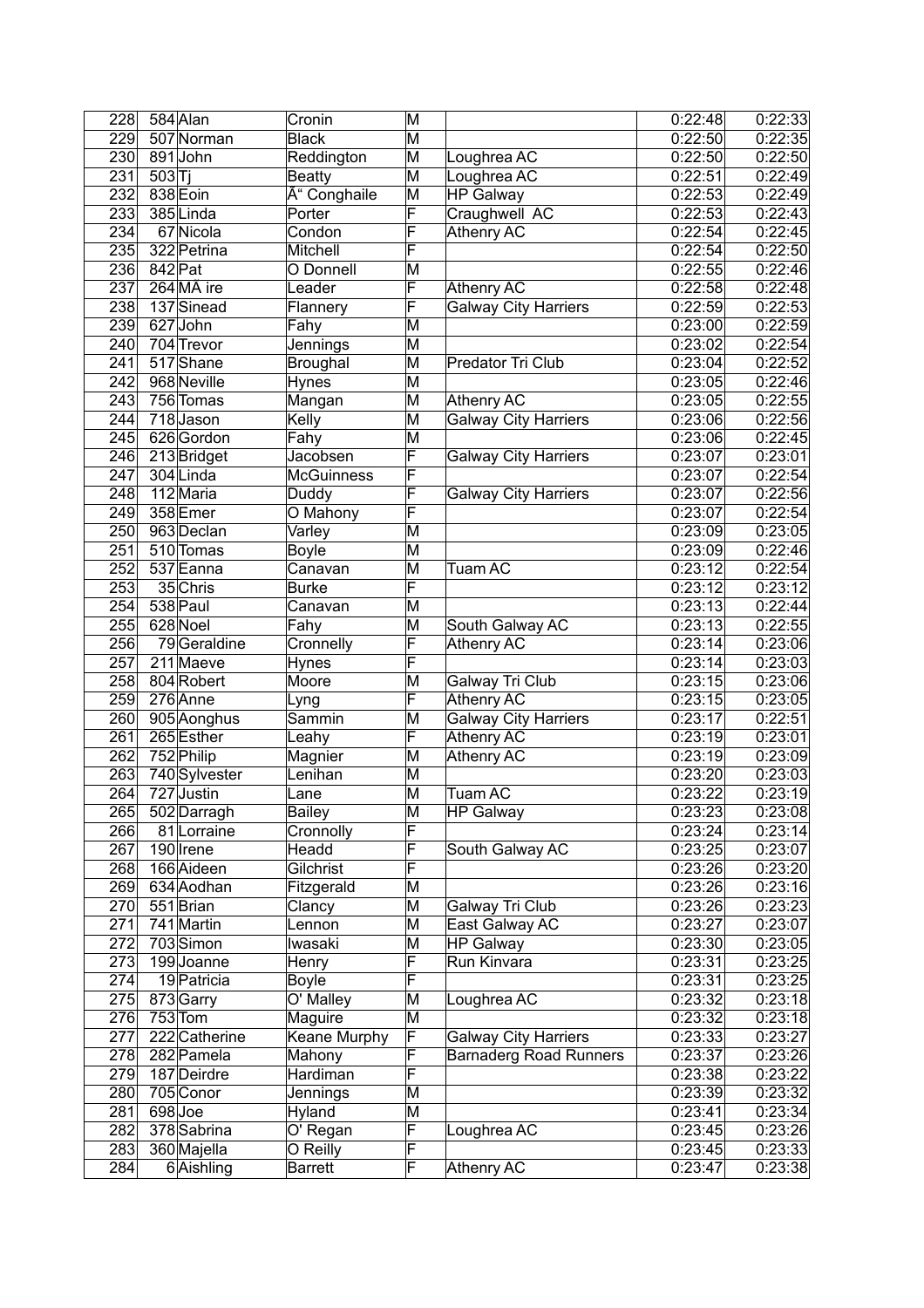| 285              |         | 96 Aine       | Dillon        | F                       | South Galway AC             | 0:23:47 | $\overline{0}$ :23:43 |
|------------------|---------|---------------|---------------|-------------------------|-----------------------------|---------|-----------------------|
| 286              |         | 818 Frankie   | <b>Nally</b>  | M                       |                             | 0:23:48 | 0:23:43               |
| 287              |         | 941 Ronan     | Wood          | M                       |                             | 0:23:50 | 0:23:44               |
| 288              |         | 271 Gearoidin | Leonard       | F                       |                             | 0:23:51 | 0:23:32               |
| 289              |         | 921 Chris     | Talbot        | M                       |                             | 0:23:51 | 0:23:43               |
| 290              |         | 934 Mirko     | Warnke        | M                       | Marathon Club Ireland       | 0:23:52 | 0:23:42               |
| 291              |         | 874 Fergal    | O' Malley     | M                       | <b>Tuam AC</b>              | 0:23:53 | 0:23:30               |
| 292              |         | 150Lorna      | Freeman       | F                       | Athenry AC                  | 0:23:55 | 0:23:35               |
| 293              |         | 541 Brendan   | Canning       | $\overline{\mathsf{M}}$ |                             | 0:23:58 | 0:23:49               |
| 294              |         | 379 Claire    | O' Sullivan   | $\overline{\mathsf{F}}$ |                             | 0:23:58 | 0:23:47               |
| 295              |         | 712 Mark      | Keane         | M                       | East Galway AC              | 0:23:59 | 0:23:52               |
| 296              |         |               | McManaman     | F                       |                             | 0:24:02 | 0:23:53               |
|                  |         | 312 Angela    |               |                         | Athenry AC                  |         |                       |
| 297              |         | 762 Brendan   | McArdle       | M                       | <b>Galway City Harriers</b> | 0:24:02 | 0:23:34               |
| 298              |         | 721 Martin    | Kenny         | M                       | <b>Tuam AC</b>              | 0:24:03 | 0:23:48               |
| 299              |         | 295 Orla      | McCluskey     | F                       | Athenry AC                  | 0:24:03 | 0:23:45               |
| 300              |         | 233 Orla      | Kelly         | F                       |                             | 0:24:04 | 0:23:56               |
| $\overline{301}$ |         | 455 Annette   | Wilson        | F                       |                             | 0:24:06 | 0:23:42               |
| 302              |         | 630 Tony      | Fahy          | M                       | <b>Galway City Harriers</b> | 0:24:06 | 0:24:02               |
| 303              |         | 776 Thomas    | McDonagh      | M                       |                             | 0:24:06 | 0:23:53               |
| 304              |         | 796'nanna     | Molloy        | M                       |                             | 0:24:08 | 0:23:49               |
| 305              |         | 729 Gary      | Larkin        | M                       |                             | 0:24:09 | 0:23:48               |
| 306              |         | 970 Frank     | Dunleavy      | M                       |                             | 0:24:11 | 0:23:48               |
| 307              |         | 11 Patti-Ann  | <b>Beirne</b> | F                       | Maree AC                    | 0:24:11 | 0:23:48               |
| 308              |         | 43 Brighid    | Cannon        | F                       | Athenry AC                  | 0:24:14 | 0:24:05               |
| 309              |         | 865 David     | O' Flaherty   | M                       | <b>HP Galway</b>            | 0:24:14 | 0:24:01               |
| 310              |         | 631 Derek     | Fanning       | M                       | Tuam AC                     | 0:24:15 | 0:23:42               |
| 311              |         | 124 Carmel    | Fallon        | F                       |                             | 0:24:16 | 0:24:15               |
| 312              |         | 548 Micheal   | Casey         | $\overline{\mathsf{M}}$ |                             | 0:24:19 | 0:23:55               |
| 313              | 659 Tim |               | Geraghty      | M                       | <b>Galway City Harriers</b> | 0.24:19 | 0:23:47               |
| 314              |         | 127 Sheena    | Fennell       | F                       | <b>Galway Tri Club</b>      | 0:24:22 | 0:24:01               |
| 315              |         | 807 Paul      | Moran         | $\overline{\mathsf{M}}$ |                             | 0:24:24 | 0:24:14               |
| $\overline{316}$ |         | 603 Kevin     |               | $\overline{\mathsf{M}}$ |                             | 0:24:25 | 0:24:13               |
|                  |         |               | Devane        |                         | Athenry AC                  |         |                       |
| 317              |         | 260 Donna     | Lane          | F                       | <b>Athenry AC</b>           | 0:24:26 | 0:24:14               |
| 318              |         | 826 Frank     | Nolan         | M                       |                             | 0:24:27 | 0:23:56               |
| 319              |         | 560 Karol     | Collins       | M                       |                             | 0:24:29 | 0:24:10               |
| 320              |         | 881Liam       | Power         | $\overline{\mathsf{M}}$ | Galway Tri Club             | 0:24:31 | 0:24:04               |
| 321              |         | 132 Olivia    | Fitzpatrick   | F                       | <b>Tuam AC</b>              | 0:24:31 | 0:24:16               |
| $\overline{322}$ |         | 657 Vincent   | Garvey        | $\overline{\mathsf{M}}$ | <b>HP Galway</b>            | 0:24:33 | 0:24:15               |
| 323              |         | 509Joe        | <b>Boyle</b>  | $\overline{\mathsf{M}}$ |                             | 0:24:34 | 0:24:16               |
| 324              |         | 248 Linda     | Kilkelly      | F                       |                             | 0:24:34 | 0:24:07               |
| 325              |         | 793 Michael   | Mitchell      | M                       |                             | 0:24:34 | 0:24:25               |
| 326              |         | 250 Aisling   | Killilea      | F                       |                             | 0:24:35 | 0:24:25               |
| 327              |         | 17 Catherine  | <b>Bourke</b> | $\overline{\mathsf{F}}$ | Maree AC                    | 0:24:36 | 0:24:25               |
| 328              |         | 3Lisa         | Allen         | $\overline{\mathsf{F}}$ |                             | 0:24:36 | 0:24:26               |
| 329              |         | 325 Siobhan   | Moore         | F                       |                             | 0:24:36 | 0:24:08               |
| 330              |         | 692 Donall    | Hoebler       | $\overline{\mathsf{M}}$ |                             | 0:24:37 | 0:24:25               |
| 331              |         | 48 Stella     | Carty         | F                       | Loughrea AC                 | 0:24:37 | 0:24:16               |
| 332              |         | 629 Tadhg     | Fahy          | M                       | Loughrea AC                 | 0:24:38 | 0:24:18               |
| 333              |         | 915 Brian     | Somers        | Μ                       |                             | 0:24:39 | 0:24:24               |
| 334              |         | 80 Marie      | Cronnelly     | $\overline{\mathsf{F}}$ | Athenry AC                  | 0:24:39 | 0:24:32               |
| 335              |         | 145 Martina   | Forde         | $\overline{\mathsf{F}}$ |                             | 0:24:40 | 0:24:24               |
| 336              |         | 245 Joanna    | Kiely         | $\overline{\mathsf{F}}$ | $T$ uam $\overline{AC}$     | 0:24:42 | 0:24:28               |
|                  |         |               |               |                         |                             |         |                       |
| 337              |         | 798 Gearoid   | Moloney       | M                       |                             | 0:24:43 | 0:24:16               |
| 338              |         | 675 Declan    | Hanniffy      | Μ                       |                             | 0:24:43 | 0:24:31               |
| 339              |         | 170 Cara      | Gleeson       | F                       | Galway Tri Club             | 0:24:44 | 0:24:38               |
| 340              |         | 707 Tony      | Jordan        | Μ                       | Maree AC                    | 0:24:44 | 0:24:26               |
| 341              |         | 324 Hilary    | Moloney       | F                       | Tuam AC                     | 0:24:47 | 0:24:33               |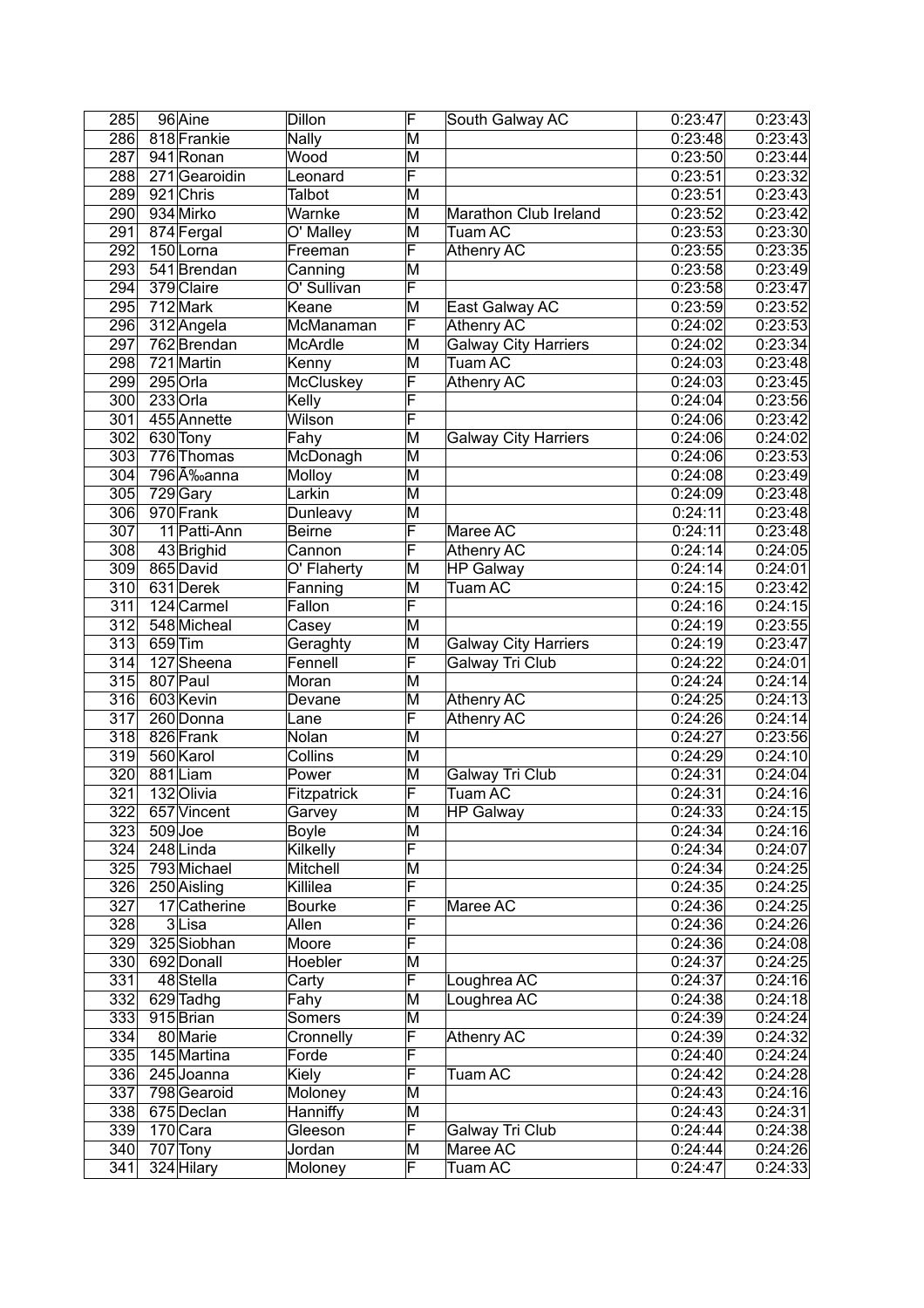| 342              |         | 335 Niamh                | Murphy                | F                       |                             | 0:24:48            | 0:24:42            |
|------------------|---------|--------------------------|-----------------------|-------------------------|-----------------------------|--------------------|--------------------|
| 343              |         | 449 Dorcas               | Whitney               | F                       | Maree AC                    | 0:24:48            | 0:24:29            |
| 344              |         | 581 Padhraig             | Coyne                 | M                       |                             | 0:24:48            | 0:24:29            |
| 345              |         | 376 Charlotte            | O' Regan              | F                       | Loughrea AC                 | 0:24:48            | 0:24:29            |
| 346              |         | 29 Marie                 | <b>Browne</b>         | F                       |                             | 0:24:49            | 0:24:21            |
| 347              |         | 458 Anne-Marie           | Wwalsh                | F                       |                             | 0:24:49            | 0:24:26            |
| 348              |         | 350 Therese              | Noone                 | F                       | Athenry AC                  | 0.24:50            | 0:24:42            |
| 349              |         | 899 Roger                | Rushe                 | M                       | Tuam AC                     | 0:24:51            | 0:24:48            |
| $\overline{350}$ |         | 162 Brenda               | Gavin                 | F                       | <b>Galway City Harriers</b> | 0.24.53            | 0:24:39            |
| 351              |         | 464 Mairead              | <b>Blake</b>          | F                       | <b>Athenry AC</b>           | 0:24:54            | 0:24:35            |
| $\overline{352}$ |         | 461 Gerardine            | <b>Nally</b>          | F                       | Castlegar AC                | 0:24:54            | 0:24:45            |
| 353              |         | 208 Angelina             | Hynes                 | F                       |                             | 0:24:55            | 0:24:34            |
| 354              |         | 647 Gerry                | Fogarty               | $\overline{\mathsf{M}}$ | Maree AC                    | 0:24:56            | 0:24:50            |
| 355              |         | 389 Christina            | Quinn                 | F                       |                             | 0.24:59            | 0:24:51            |
| 356              |         | 306 Edel                 | McHale                | F                       | Galway Tri Club             | 0:25:00            | 0:24:35            |
| 357              |         | 562 Malachy              | Conlon                | $\overline{\mathsf{M}}$ | <b>Athenry AC</b>           | 0:25:01            | 0:24:26            |
| 358              |         | 293 Niamh                | McCarthy              | F                       |                             | 0:25:04            | 0:24:33            |
| 359              |         | $27$ Sinead              | <b>Brody</b>          | F                       | <b>Galway City Harriers</b> | 0:25:06            | 0:24:53            |
| 360              |         | $25$ Liz                 | <b>Broderick</b>      | F                       | <b>Athenry AC</b>           | 0:25:07            | 0:25:04            |
| 361              |         | 86 Noreen                | Cullinan              | F                       |                             | 0:25:09            | 0:24:57            |
| 362              |         | 861 James                | O' Dea                | M                       |                             | 0:25:11            | 0:24:44            |
| 363              |         | 230 Fiona                | Kelly                 | F                       | Craughwell AC               | 0:25:11            | 0:24:56            |
| 364              |         | 180 Helen                | Hallinan              | F                       | Craughwell AC               | 0:25:12            | 0:24:57            |
| 365              |         | 824 Tom                  | Newman                | $\overline{\mathsf{M}}$ | <b>HP Galway</b>            | 0:25:13            | 0:24:59            |
| 366              |         | 402 Paula                | Rochford              | $\overline{\mathsf{F}}$ |                             | 0:25:14            | 0:24:46            |
| 367              |         | 555 Sean                 | Colins                | M                       | Run Kinvara                 | 0:25:14            | 0:25:03            |
| 368              |         | 68 Elaine                | Conmy                 | F                       |                             | 0:25:14            | 0:24:57            |
| 369              |         | 618 Cathal               | Duffy                 | $\overline{\mathsf{M}}$ | <b>Athenry AC</b>           | 0:25:15            | 0:25:08            |
| 370              |         | 428 Eileen               | Sweeney               | $\overline{\mathsf{F}}$ |                             | 0:25:16            | 0:25:05            |
| 371              |         | 525 Martin               | <b>Burke</b>          | $\overline{\mathsf{M}}$ |                             | 0:25:18            | 0:25:03            |
| $\overline{372}$ |         | 815 Ross                 | Murphy                | $\overline{\mathsf{M}}$ |                             | 0:25:18            | 0:25:10            |
| $\overline{373}$ |         | 465 Claire               | Dempsey               | F                       |                             | 0:25:22            | 0:24:55            |
| 374              |         | 582 Philip               | Cribbin               | M                       | <b>Clare River Harriers</b> | 0:25:25            | 0:25:11            |
| 375              |         | 154 Colleen              | Gallagher             | F                       | East Galway AC              | 0:25:26            | 0:25:14            |
| 376              |         | 473 Audrey               | Greaney               | F                       |                             | 0:25:26            | 0:25:23            |
| 377              |         | 377 Niamh                | O' Regan              | $\overline{\mathsf{F}}$ | <b>Galway City Harriers</b> | 0:25:28            | 0:25:02            |
| 378              |         | 36 Nuala                 | <b>Burke</b>          | $\overline{\mathsf{F}}$ |                             | 0:25:30            | 0:25:04            |
| $\overline{379}$ |         | 289 Aisling              | Martyn                | F                       | Maree AC                    | 0:25:31            | 0:25:10            |
| 380              |         | 810 John                 | <b>Mullins</b>        | M                       |                             | 0:25:32            | 0:25:08            |
| 381              |         | 355 Catherine            | O Donovan             | F                       |                             | 0:25:38            | 0:25:21            |
| 382              |         | 78 Thomasina             | Coyle                 | F                       | <b>HP Galway</b>            | 0:25:40            | 0:25:38            |
| 383              |         | 88 Margaret              | Cunningham            | F                       |                             | 0:25:41            | 0:25:13            |
| 384              |         | 217 Edel                 | Kavanagh              | F                       | Craughwell AC               | 0:25:41            | 0:25:14            |
| 385              | 351 Ali |                          | Nugent                | $\overline{\mathsf{F}}$ |                             | 0:25:42            | 0:25:28            |
| 386              |         | 518 Eoin                 | <b>Brown</b>          | M                       |                             | 0:25:42            | 0:25:20            |
| 387              |         | 95 Yvonne                | Dempsey               | F                       |                             | 0:25:43            | 0:25:19<br>0:25:24 |
| 388              |         | 365 Alma                 | O' Connell            | F<br>F                  |                             | 0:25:43            |                    |
| 389              |         | 252 Niamh                | Killilea              |                         |                             | 0:25:45            | 0:25:31            |
| 390<br>391       |         | 608 Sean<br>258 Michelle | Diviney               | M<br>F                  | <b>HP Galway</b>            | 0:25:45<br>0:25:46 | 0:25:31<br>0:25:30 |
| 392              |         | 912John                  | Kyne<br><b>Smalle</b> | M                       | <b>HP Galway</b>            | 0:25:47            | 0:25:33            |
| 393              |         | 197 Marie                | Hennelly              | F                       |                             | 0:25:48            | 0:25:38            |
| 394              |         | 694 Mike                 | Holland               | M                       |                             | 0:25:49            | 0:25:41            |
| 395              |         | 454 Marguerite           | Wilkinson             | F                       | Athenry AC                  | 0:25:49            | 0:25:37            |
| 396              |         | 693 Keith                | Holland               | Μ                       | <b>HP Galway</b>            | 0:25:50            | 0:25:50            |
| 397              |         | 39 Marion                | <b>Byrnes</b>         | F                       | Maree AC                    | 0:25:51            | 0:25:33            |
| 398              |         | 445 Louise               | Walshe                | F                       |                             | 0:25:53            | 0:25:42            |
|                  |         |                          |                       |                         |                             |                    |                    |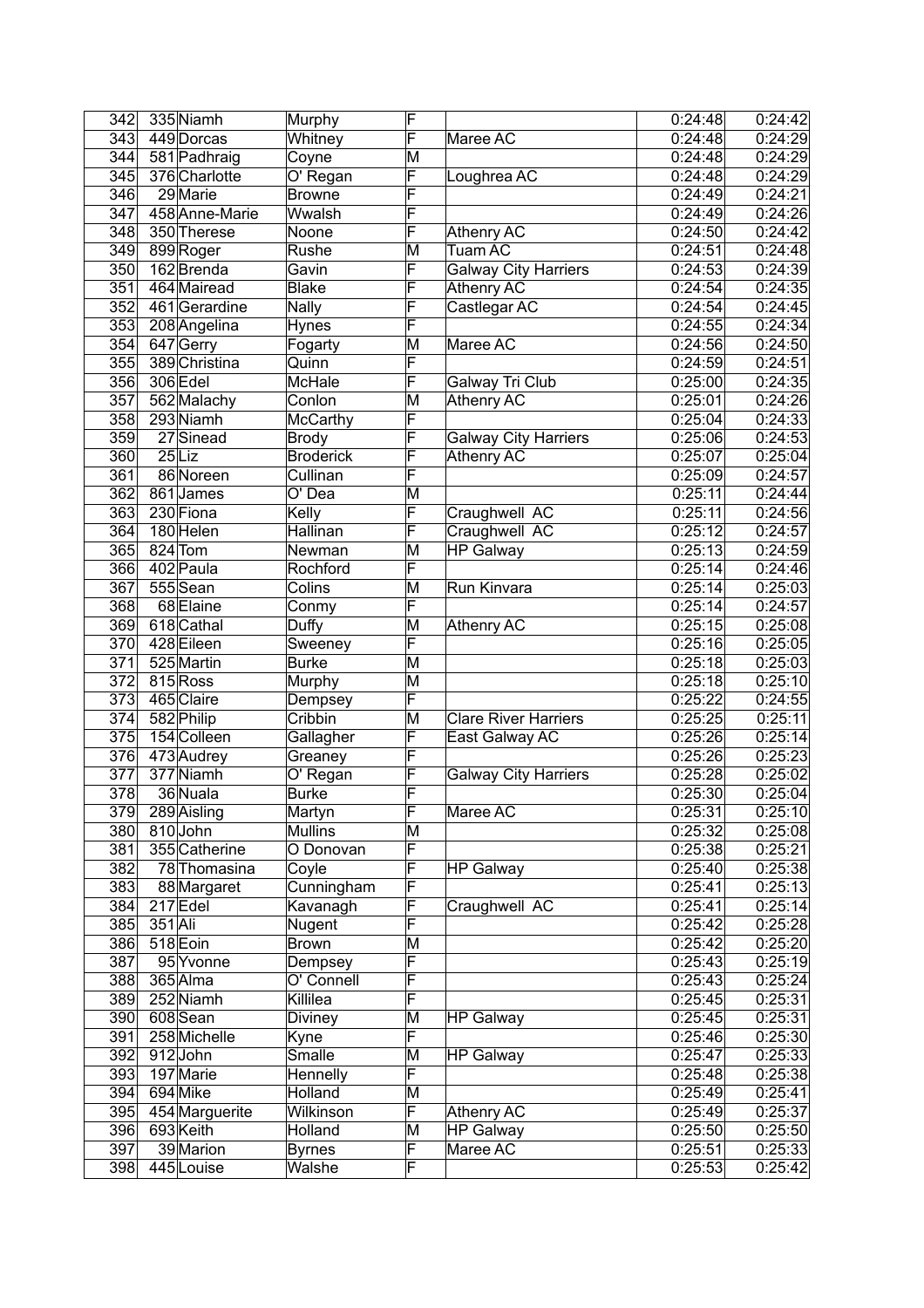| 399              | 760 Colm      | McAllen         | M                       | Craughwell AC                 | 0:25:56 | 0:25:52 |
|------------------|---------------|-----------------|-------------------------|-------------------------------|---------|---------|
| 400              | 12 Carmel     | Bergin          | F                       |                               | 0:25:57 | 0:25:45 |
| 401              | 93 Olivia     | Deely           | F                       | Loughrea AC                   | 0:25:57 | 0:25:35 |
| 402              | 158 Elaine    | Gantly          | F                       |                               | 0:25:57 | 0:25:52 |
| 403              | 655 Eamonn    | Gallagher       | M                       |                               | 0:25:58 | 0:25:33 |
| 404              | 251 Fidelma   | Killilea        | F                       | Corofin AC                    | 0:25:58 | 0:25:36 |
| 405              | 380 Sally     | O' Sullivan     | F                       |                               | 0:26:01 | 0:25:27 |
| 406              | 448 Elaine    | Ward            | F                       | Craughwell AC                 | 0:26:01 | 0:25:28 |
| 407              | 825 Enda      | Nolan           | M                       |                               | 0:26:05 | 0:25:48 |
| 408              | 879 Shaun     | Porter          | M                       |                               | 0:26:08 | 0:25:44 |
| 409              | 381 Aisling   | O' Sullivan     | F                       |                               | 0:26:09 | 0:25:56 |
| 410              | 277 Jacquie   | Lynskey         | F                       | Athenry AC                    | 0:26:10 | 0:25:51 |
| 411              | 558 James     | Collins         | $\overline{\mathsf{M}}$ |                               | 0:26:16 | 0:25:44 |
| 412              | 103 Karen     | Donoghue        | $\overline{\mathsf{F}}$ |                               | 0.26:19 | 0:25:55 |
| 413              | 337 Fiona     | Murray          | F                       | Tuam AC                       | 0:26:20 | 0:26:04 |
| 414              | 298 Katherine | McDonagh        | F                       |                               | 0:26:22 | 0:25:51 |
| $\overline{415}$ | 432 Michelle  | Tighe           | F                       |                               | 0:26:22 | 0:25:56 |
| 416              | 128 Carol     | Finn            | F                       | Craughwell AC                 | 0:26:23 | 0:25:51 |
| 417              | 53 Julianne   | Clarke          | F                       |                               | 0:26:24 | 0:26:11 |
| 418              | 126 Mary      | Farrell         | F                       |                               | 0:26:27 | 0:26:21 |
| 419              | 568 Julian    | Conneely        | M                       | <b>HP Galway</b>              | 0:26:27 | 0:26:27 |
| 420              | 429 Karen     | Sweeney         | F                       |                               | 0:26:27 | 0:26:03 |
| 421              | 202 Anne      | Higgins         | F                       |                               | 0:26:29 | 0:26:29 |
| 422              | 643 Craig     | Flannelly       | M                       | <b>HP Galway</b>              | 0:26:33 | 0:26:18 |
| 423              | 212 Paula     | Hynes           | F                       |                               | 0:26:34 | 0:26:19 |
| 424              | 7Louise       | <b>Barrett</b>  | F                       |                               | 0:26:34 | 0:26:21 |
| 425              | 347 Gillian   | Noone           | F                       |                               | 0:26:36 | 0:26:23 |
| 426              | 730 Stephen   | Lawless         | M                       |                               | 0:26:36 | 0:26:03 |
| 427              | 173 Sharon    | Gordon          | F                       |                               | 0:26:36 | 0:26:02 |
| 428              | 130 Kathryn   | Finnegan        | F                       |                               | 0:26:37 | 0:26:10 |
| 429              | 933 Michael   | Ward            | $\overline{\mathsf{M}}$ |                               | 0:26:38 | 0:26:24 |
| 430              | 313 Ciara     | <b>McMenamy</b> | F                       | <b>Barnaderg Road Runners</b> | 0:26:38 | 0:26:23 |
| 431              | 297 Emer      | McDermott       | F                       | Castlegar AC                  | 0.26:38 | 0:26:29 |
| 432              | $814$ John    | Murphy          | M                       |                               | 0:26:40 | 0:26:22 |
| 433              | 713 Martin    | Keane           | M                       | Athenry AC                    | 0:26:40 | 0:26:36 |
| 434              | 34 Caron      | <b>Burke</b>    | F                       | Loughrea AC                   | 0:26:42 | 0:26:23 |
| 435              | 10 Mary       | <b>Beatty</b>   | F                       | <b>Athenry AC</b>             | 0:26:44 | 0:26:36 |
| 436              | 519 Feilim    | Brown           | $\overline{\mathsf{M}}$ |                               | 0:26:45 | 0:26:23 |
| 437              | 244 Michelle  | Kerrigan        | F                       | Loughrea AC                   | 0:26:48 | 0:26:27 |
| 438              | 21Lisa        | <b>Brady</b>    | F                       | Tuam AC                       | 0:26:48 | 0:26:28 |
| 439              | 739 Gordon    | Lenihan         | M                       |                               | 0:26:48 | 0:26:33 |
| 440              | 273 Cora      | Loftus          | F                       | <b>Barnaderg Road Runners</b> | 0:26:50 | 0:26:42 |
| 441              | 607 James     | Diviney         | M                       | Craughwell AC                 | 0:26:50 | 0:26:21 |
| 442              | 108 Yvonne    | Dowling         | $\overline{F}$          | Athenry AC                    | 0:26:52 | 0:26:27 |
| 443              | 14 Evelyn     | Birmingham      | $\overline{\mathsf{F}}$ |                               | 0:26:55 | 0:26:41 |
| 444              | 412 Maureen   | Ryan            | $\overline{\mathsf{F}}$ | Athenry AC                    | 0:26:56 | 0:26:29 |
| 445              | 196 Natasha   | Heneghan        | $\overline{\mathsf{F}}$ |                               | 0:26:57 | 0:26:32 |
| 446              | 4 Kathrin     | Antweiler       | F                       | Tuam AC                       | 0:26:57 | 0:26:26 |
| 447              | 529 Conal     | <b>Burke</b>    | M                       | Tuam AC                       | 0:26:58 | 0:26:39 |
| 448              | 285 Jane      | Mangan          | F                       | Athenry AC                    | 0:27:00 | 0:26:44 |
| 449              | 794 Paul      | Mitchell        | M                       | Athenry AC                    | 0:27:04 | 0:26:42 |
| 450              | 749 Ciaran    | Lynch           | M                       |                               | 0:27:07 | 0:26:44 |
| 451              | 83 Caroline   | Crowe           | F                       |                               | 0:27:07 | 0:27:05 |
| 452              | 827 Kevin     | Nolan           | M                       |                               | 0:27:07 | 0:27:01 |
| 453              | 207 Marina    | Hussey          | F                       | Tuam AC                       | 0:27:09 | 0:26:57 |
| 454              | 544 Michael   | Carey           | M                       |                               | 0:27:10 | 0:26:44 |
| 455              | 895 Bradley   | Rowles          | M                       |                               | 0:27:12 | 0:26:51 |
|                  |               |                 |                         |                               |         |         |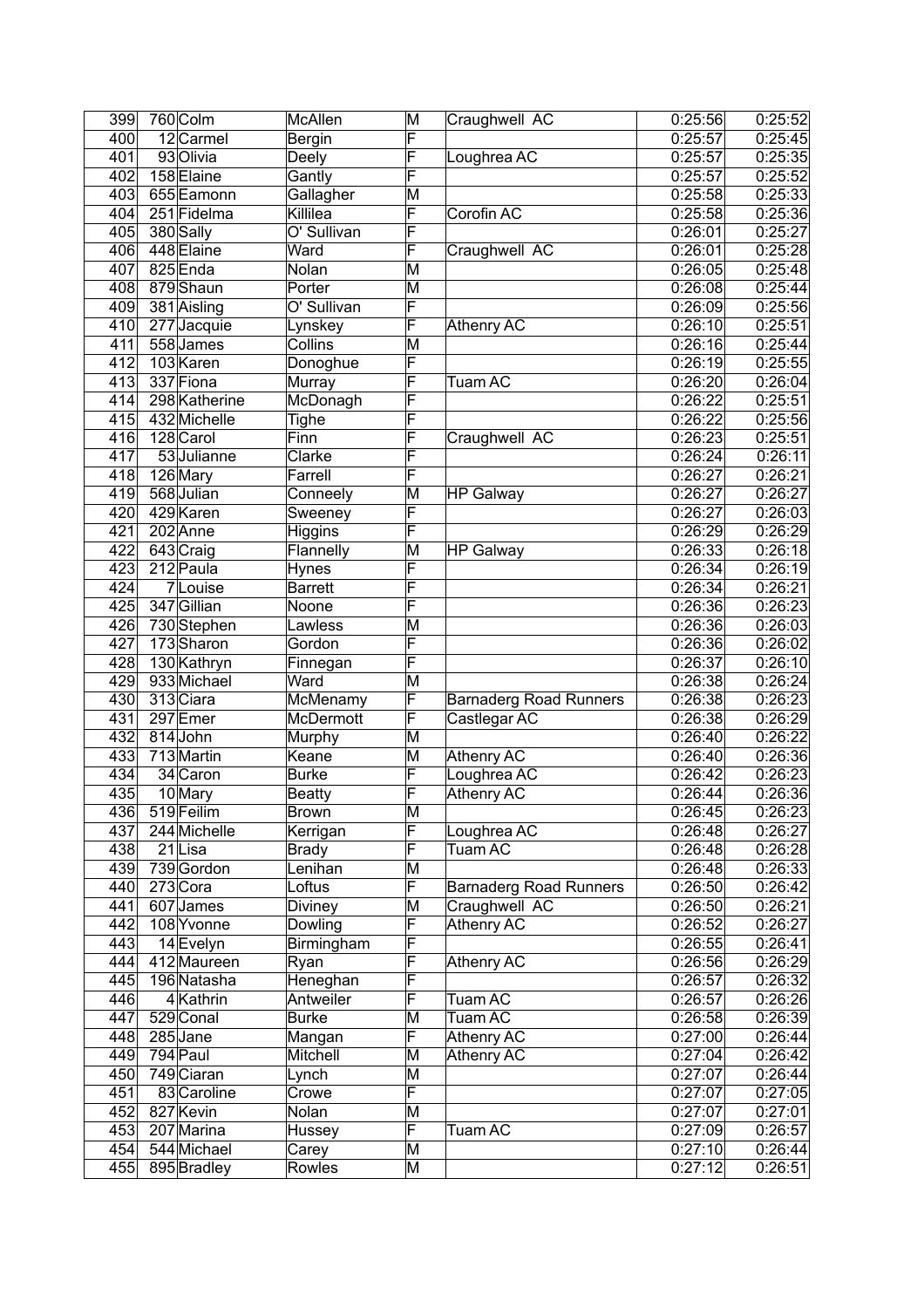| 456              |           | 236 Sinead         | Kelly                    | F                       | Craughwell AC                   | 0:27:17              | 0:26:44 |
|------------------|-----------|--------------------|--------------------------|-------------------------|---------------------------------|----------------------|---------|
| 457              |           | 887 David          | Quinn                    | M                       | Loughrea AC                     | 0:27:21              | 0:26:59 |
| 458              |           | 733 David          | Leahy                    | M                       | Loughrea AC                     | 0:27:21              | 0:26:59 |
| 459              |           | 405 Ann            | Ronan                    | F                       | Tuam AC                         | 0:27:24              | 0:27:19 |
| 460              |           | 131 Fiona Patricia |                          | F                       |                                 | 0:27:24              | 0:27:05 |
|                  |           |                    | Fitzgerald               |                         | <b>Galway City Harriers</b>     |                      | 0:27:00 |
| 461              |           | 320 Caroline       | Mitchell                 | F                       | Athenry AC                      | 0:27:25              |         |
| 462              |           | 133 Siobhan        | Flaherty                 | F                       | East Galway AC                  | 0:27:27              | 0:27:01 |
| 463              |           | 586 Noel           | Crowley                  | M                       |                                 | 0:27:30              | 0:27:05 |
| 464              |           | 148 Dearbhla       | Frain                    | F                       |                                 | 0:27:31              | 0:27:18 |
| 465              | $737$ Joe |                    | Leahy                    | M                       |                                 | 0:27:32              | 0:27:14 |
| 466              |           | 841 Micheal        | O Domhnaill              | M                       |                                 | 0:27:34              | 0:27:27 |
| 467              |           | 403 Bernie         | Rogers                   | F                       | <b>Ballinasloe road runners</b> | $\overline{0:}27:34$ | 0:27:03 |
| 468              |           | 471 Tara           | Lynch                    | F                       |                                 | 0:27:35              | 0:27:13 |
| 469              |           | 699 Gearoid        | Hynes                    | M                       | <b>HP Galway</b>                | 0:27:37              | 0:27:04 |
| 470              |           | 228 Carmel         | Kelly                    | F                       |                                 | 0:27:40              | 0:27:20 |
| 471              |           | 159Linda           | Garvey                   | F                       |                                 | 0:27:42              | 0:27:17 |
| 472              |           | 857 Tony           | O' Callaghan             | M                       | Craughwell AC                   | 0:27:44              | 0:27:16 |
| 473              |           | 275 Katherine      | Long                     | F                       | East Galway AC                  | 0:27:45              | 0:27:34 |
| 474              |           | 367 Evelyn         | O' Connor                | F                       | <b>HP Galway</b>                | 0:27:45              | 0:27:27 |
| 475              |           | 323 Evannah        | Moffatt                  | F                       |                                 | 0:27:46              | 0:27:19 |
| 476              |           | 307 Niamh          | McHugh                   | F                       |                                 | 0:27:46              | 0:27:17 |
| 477              |           | 151 Caroline       | Freeney                  | F                       | Athenry AC                      | 0:27:49              | 0:27:19 |
| 478              |           | 764 Michael        | <b>McBride</b>           | M                       |                                 | 0:27:50              | 0:27:34 |
| 479              |           | 140 Hazel          | Fleming                  | F                       | East Galway AC                  | 0:27:51              | 0:27:25 |
| 480              |           | 456 Cheryl         | Winston                  | F                       | <b>Athenry AC</b>               | 0:27:51              | 0:27:21 |
| 481              |           | 309 Grace          | McKinney                 | F                       |                                 | 0:27:52              | 0:27:26 |
| 482              |           | 77 Marie           | Cotter                   | F                       |                                 | 0:27:53              | 0:27:18 |
| 483              |           | 8 Mairead          | <b>Barrett</b>           | F                       | Craughwell AC                   | 0:27:54              | 0:27:31 |
| 484              |           | 366 Eimear         | O' Connor                | F                       | Craughwell AC                   | 0:28:00              | 0:27:27 |
| 485              |           | 63 Niamh           | Colleran                 | F                       | <b>Barnaderg Road Runners</b>   | 0:28:01              | 0:27:46 |
| 486              |           | 243 Karen          | Kerrigan                 | F                       |                                 | 0:28:04              | 0:27:42 |
|                  |           | 115 Jennifer       |                          | F                       |                                 |                      | 0:27:46 |
| 487              |           |                    | Duggan                   |                         |                                 | 0:28:07              |         |
| 488              |           | 61 Caroline        | $\overline{\text{Coll}}$ | F                       |                                 | 0:28:07              | 0:27:34 |
| 489              | 328 Viv   |                    | Morgan                   | F                       |                                 | 0:28:07              | 0:27:40 |
| 490              |           | 256 Sarah          | King                     | F                       |                                 | 0:28:08              | 0:27:34 |
| 491              |           | 9 Pauline          | <b>Barrett</b>           | F                       |                                 | 0:28:08              | 0:27:41 |
| 492              |           | 422 Joanne         | Stephens                 | F                       |                                 | 0:28:10              | 0:27:45 |
| 493              |           | 387 Kerry          | Quinlan                  | F                       |                                 | 0:28:10              | 0:27:40 |
| 494              |           | 742 Shane          | Lennon                   | $\overline{\mathsf{M}}$ |                                 | 0:28:11              | 0:27:41 |
| 495              |           | 592 Ciaran         | Davey                    | $\overline{\mathsf{M}}$ |                                 | 0:28:13              | 0:27:53 |
| 496              |           | 303 Aine           | <b>McGuinness</b>        | F                       | Craughwell AC                   | 0:28:15              | 0:27:58 |
| 497              |           | 246 Simone         | Kiernan                  | F                       | <b>HP Galway</b>                | 0:28:15              | 0:28:01 |
|                  |           | 498 708 Vincent    | Jordan                   | M                       |                                 | 0:28:19              | 0:27:39 |
| 499              |           | 363 Siobhan        | O' Brien                 | $\overline{\mathsf{F}}$ |                                 | 0:28:21              | 0:28:00 |
| 500              |           | 163Leona           | Gibbons                  | F                       | Tuam AC                         | 0:28:21              | 0:27:55 |
| 501              |           | 84 Mary            | Crowe                    | $\overline{\mathsf{F}}$ |                                 | 0:28:22              | 0:28:05 |
| 502              |           | 55 Nicola          | Cleary                   | $\overline{\mathsf{F}}$ |                                 | 0:28:22              | 0:28:09 |
| 503              |           | 152Lucy            | Friel                    | F                       |                                 | 0:28:22              | 0:27:50 |
| 504              |           | 890 Vivek          | Ranjan                   | M                       |                                 | 0:28:23              | 0:27:56 |
| 505              |           | 625Steve           | Everard                  | M                       |                                 | 0:28:29              | 0:28:08 |
| 506              |           | 47 Anita           | Carr                     | F                       |                                 | 0:28:32              | 0:28:00 |
| 507              |           | 232 Niamh          | Kelly                    | F                       | <b>Athenry AC</b>               | 0:28:33              | 0:28:17 |
| 508              |           | 144 Chris          | Forde                    | F                       | Loughrea AC                     | 0:28:35              | 0:28:15 |
| 509              |           | 254 Dee            | King                     | F                       |                                 | 0:28:36              | 0:28:14 |
|                  |           |                    | O' Callaghan             | F                       |                                 | 0:28:36              |         |
| 510              |           | 364 Louise         |                          |                         |                                 |                      | 0:28:36 |
| 511              |           | 91 Niamh           | De Paor                  | F                       |                                 | 0:28:38              | 0:28:26 |
| $\overline{512}$ |           | 50 Emer            | Caulfield                | $\overline{\mathsf{F}}$ |                                 | 0:28:39              | 0:28:39 |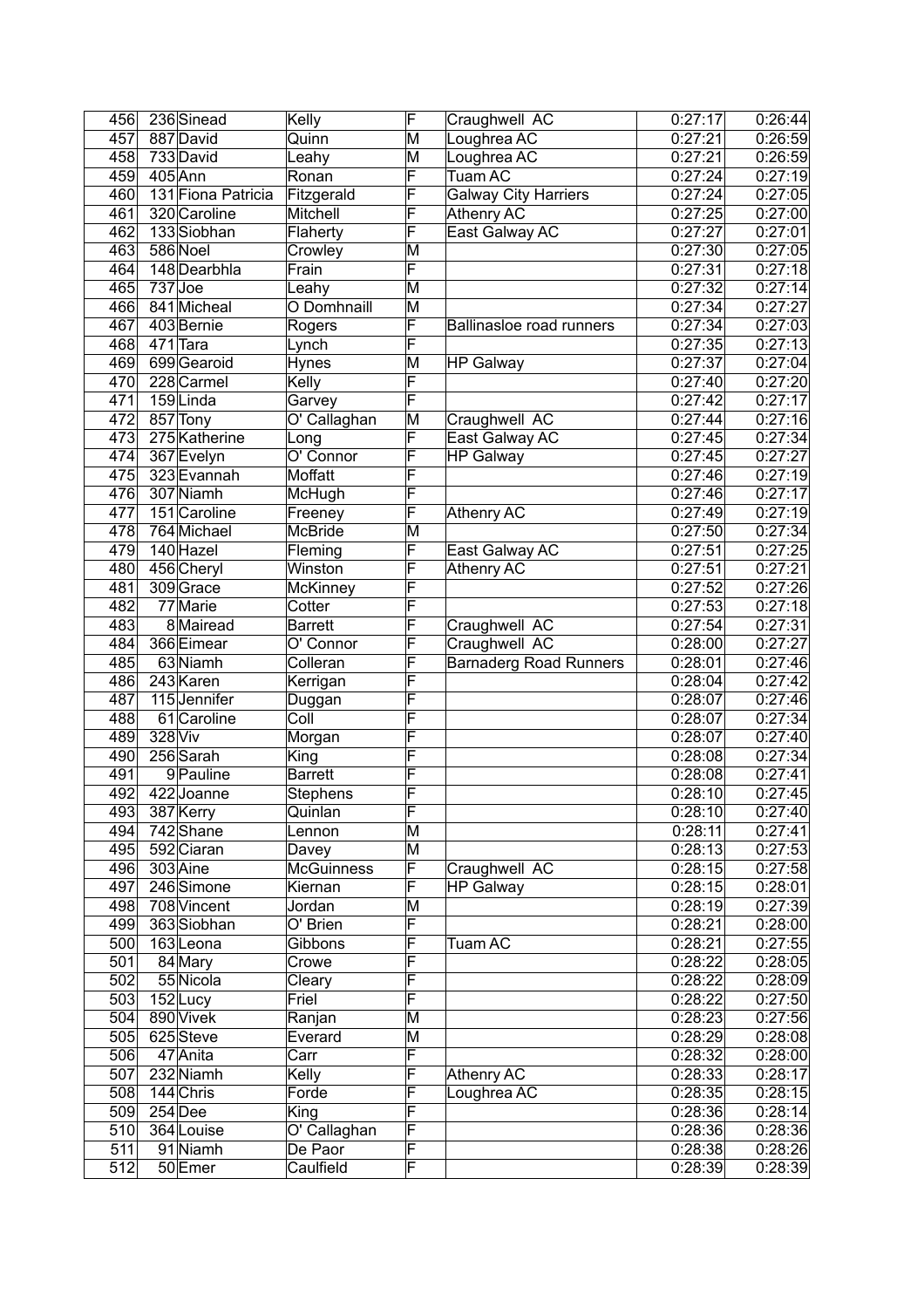| 513              | 423 Ursula             | <b>Stephens</b> | F                       |                             | 0:28:39              | 0:28:17 |
|------------------|------------------------|-----------------|-------------------------|-----------------------------|----------------------|---------|
| 514              | 332 Fiona              | Murphy          | F                       |                             | 0:28:46              | 0:28:17 |
| 515              | 98Linda                | Dolan           | F                       |                             | 0:28:48              | 0:28:19 |
| 516              | 188 Aisling            | Harte           | F                       |                             | $\overline{0.28:50}$ | 0:28:25 |
| 517              | 849 Kieran             | O Leary         | M                       |                             | 0:28:52              | 0:28:34 |
| 518              | 395 Sinead             | Rattigan        | $\overline{\mathsf{F}}$ |                             | 0:28:54              | 0:28:35 |
| 519              | 382 Elaine             | O' Sullivan     | F                       |                             | 0.28:56              | 0:28:37 |
| 520              | 143 Catherina          | Forde           | F                       | Tuam AC                     | 0.28:58              | 0:28:34 |
| $\overline{521}$ | 69 Mary                | Connaughton     | F                       | Athenry AC                  | 0:28:59              | 0:28:59 |
| $\overline{522}$ | 268 Lorraine           | Lee             | F                       | Tuam AC                     | 0:29:01              | 0:28:35 |
| 523              | 114 Mairead            | <b>Duffy</b>    | F                       |                             | 0:29:03              | 0:28:50 |
| 524              | 64 Gillian             | Collins         | F                       | <b>Galway City Harriers</b> | 0:29:03              | 0:28:43 |
| 525              | 329 Fiona              | Mulcair         | F                       |                             | 0:29:06              | 0:28:47 |
| 526              | 192 Teresa             | Healy           | F                       |                             | 0:29:08              | 0:28:58 |
| $\overline{527}$ | 406 Greta              | Rooney          | F                       | Craughwell AC               | 0:29:11              | 0:28:47 |
| 528              | 361 Mary               | O Reilly        | F                       | Craughwell AC               | 0:29:14              | 0:28:44 |
| 529              | $331$ Amy              | Murphy          | F                       |                             | 0:29:14              | 0:28:46 |
| 530              | 201 Natasha            | Hession         | F                       |                             | 0:29:20              | 0:28:46 |
| 531              | 215 Fiona              | Jordan          | F                       | Craughwell AC               | 0:29:21              | 0:28:56 |
| 532              | 122 Tara               | Elwood          | F                       |                             | 0:29:21              | 0:28:48 |
| 533              | 435 Elaine             | Tobin           | F                       | <b>Tuam AC</b>              | 0:29:23              | 0:29:10 |
| 534              | 255 Moyra              | King            | F                       |                             | 0:29:24              | 0:28:59 |
| 535              | $119$ Ann              | Earls           | F                       |                             | 0:29:26              | 0:29:12 |
| $\overline{536}$ | 319 Carmel             | Mitchell        | F                       | Craughwell AC               | 0:29:27              | 0:28:58 |
| $\overline{537}$ | $\overline{23}1$ Jenny | Kelly           | F                       |                             | 0:29:27              | 0:28:59 |
| 538              | 135 Sinead             | Flanagan        | F                       | Loughrea AC                 | 0:29:29              | 0:29:08 |
| 539              | 339Laura               | <b>Nee</b>      | F                       | Loughrea AC                 | 0:29:30              | 0:29:09 |
| 540              | 342 Emer               | Ni Dhomhnaill   | F                       |                             | 0:29:31              | 0:29:13 |
| 541              | 450 Barbara            | Whyte           | F                       | Loughrea AC                 | 0:29:31              | 0:29:11 |
| 542              | 421 Breda              | <b>Stephens</b> | F                       | Craughwell AC               | 0:29:35              | 0:29:12 |
| 543              | 183 Dearbhla           | Hanniffy        | F                       | Maree AC                    | 0:29:37              | 0:29:19 |
| 544              | 477 Marie              | Grealy          | F                       | Maree AC                    | 0:29:37              | 0:29:20 |
| 545              | 413 Sheila             | Sammon          | F                       |                             | 0:29:42              | 0:29:26 |
| 546              | 394 Mairead            | Rattigan        | $\overline{\mathsf{F}}$ | <b>Tuam AC</b>              | 0:29:44              | 0:29:24 |
| 547              | 175 Michelle           | Greally         | F                       | <b>Galway City Harriers</b> | 0:29:45              | 0:29:33 |
| 548              | 908 John               | Scroope         | M                       |                             | 0.29:46              | 0:29:21 |
| 549              | 242 Maeve              | Kernan          | $\overline{\mathsf{F}}$ |                             | 0:29:46              | 0:29:14 |
| 550              | 383 Christie           | O' Toole        | F                       |                             | 0:29:54              | 0:29:45 |
| 551              | 438 Fidelma            | Ui Chonghaile   | $\overline{\mathsf{F}}$ |                             | 0:29:55              | 0:29:28 |
| 552              | 346 Niamh              | Nolan           | $\overline{\mathsf{F}}$ | Craughwell AC               | 0:30:00              | 0:29:37 |
| 553              | 434 Deirdre            | Tobin           | F                       | Maree AC                    | 0:30:01              | 0:29:45 |
| 554              | 459 Niamh              | Wynne           | F                       |                             | 0:30:03              | 0:29:36 |
| 555              | 249 Jayne              | Killian         | F                       |                             | 0:30:10              | 0:29:42 |
| 556              | 157 Anne-Marie         | Gannon          | F                       |                             | 0:30:11              | 0:29:39 |
| 557              | 106 Elaine             | Doran           | F                       | <b>Galway City Harriers</b> | 0:30:14              | 0:29:49 |
| 558              | 433 Roseanne           | Timlin          | F                       |                             | 0:30:16              | 0:29:41 |
| 559              | 181 Majella            | Hanley          | F                       |                             | 0:30:17              | 0:30:09 |
| 560              | 40 Lorna               | Cahill          | F                       |                             | 0:30:20              | 0:30:02 |
| 561              | $511$ Tom              | <b>Bradley</b>  | M                       |                             | 0:30:22              | 0:30:05 |
| 562              | 99 Trish               | Dolan           | F                       | Craughwell AC               | 0:30:24              | 0:29:55 |
| 563              | 216 Maeve              | Joyce           | F                       |                             | 0:30:35              | 0:30:06 |
| 564              | $214$ Liz              | Jennings        | F                       | <b>HP Galway</b>            | 0:30:36              | 0:30:20 |
| 565              | 66 Helena              | Condon          | F                       |                             | 0:30:42              | 0:30:10 |
| 566              | 706 Paul               | Johnston        | M                       |                             | 0:30:42              | 0:30:11 |
| 567              | 302 Mary               | <b>McGroddy</b> | F                       |                             | 0:30:43              | 0:30:13 |
| 568              | 472 Caroline           | Ronan           | F                       | Tuam AC                     | 0:30:43              | 0:30:21 |
| 569              | 388 Cait               | Quinn           | F                       | Loughrea AC                 | 0:30:49              | 0:30:28 |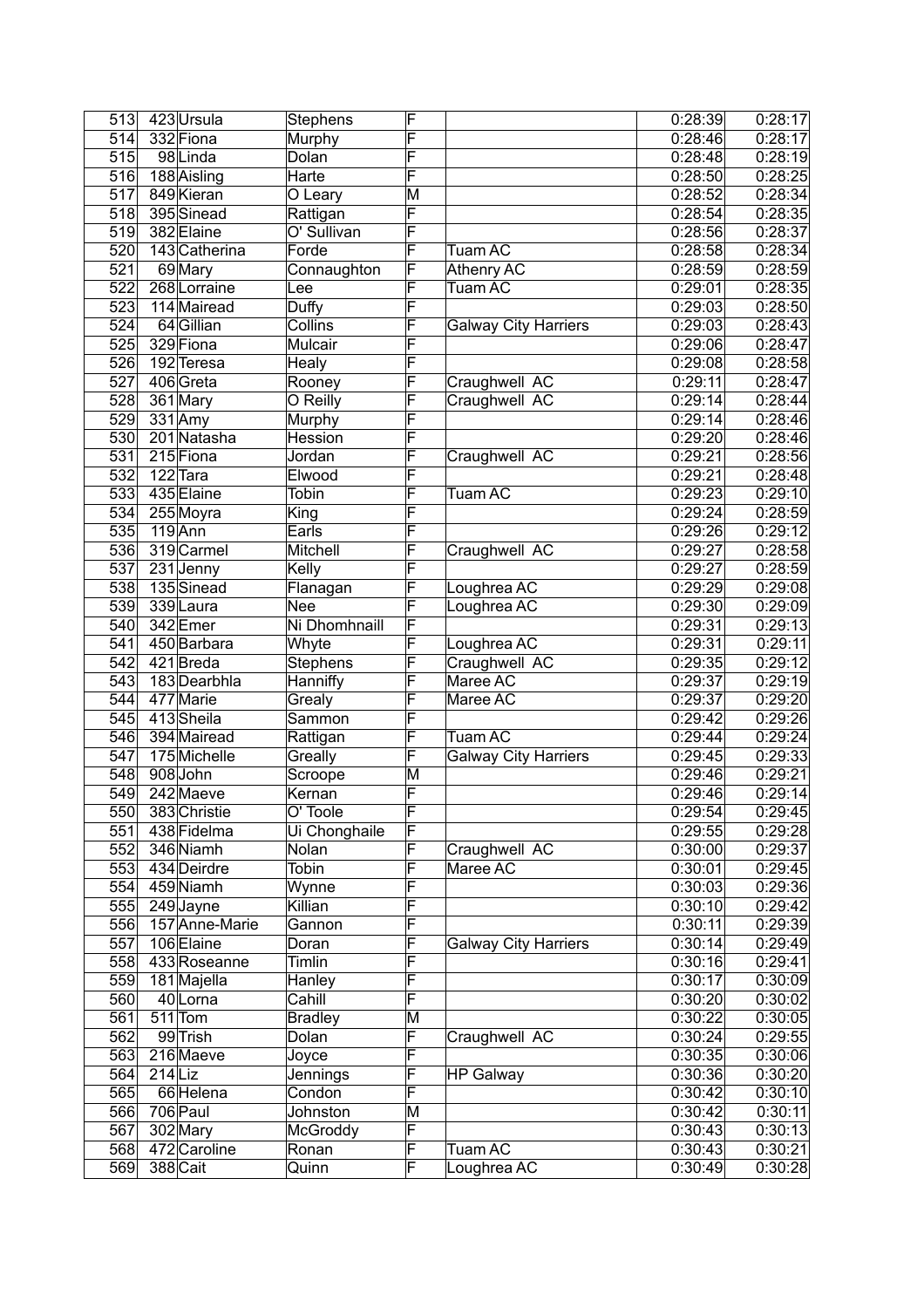| 570              | 2Janan       | Alani                 | F                       |                             | 0:30:51 | $\overline{0:}30:35$ |
|------------------|--------------|-----------------------|-------------------------|-----------------------------|---------|----------------------|
| $\overline{571}$ | 399 Linda    | Reilly                | F                       |                             | 0:30:52 | 0:30:30              |
| 572              | 505 Vinny    | Beirne                | M                       |                             | 0:30:55 | 0:30:44              |
| 573              | 283 Ramona   | Mallen                | $\overline{\mathsf{F}}$ |                             | 0:30:57 | 0:30:35              |
| 574              | 280 Claire   | Madden                | F                       | Maree AC                    | 0:30:57 | 0:30:26              |
| 575              | 263 Susanne  | Lawlor                | F                       | Maree AC                    | 0:30:58 | 0:30:26              |
| $\overline{576}$ | 46 Jennifer  | Carney                | F                       | Tuam AC                     | 0:30:58 | 0:30:34              |
| $\overline{577}$ | 408 Joan     | Ruane                 | F                       |                             | 0:30:59 | 0:30:26              |
| $\overline{578}$ | 726 Adam     | King                  | M                       |                             | 0:31:00 | 0:30:36              |
| $\overline{579}$ | 317 Irene    | Melody                | F                       |                             | 0:31:02 | 0:30:42              |
| 580              | 18 Sinead    | <b>Bourke</b>         | F                       |                             | 0:31:03 | 0:30:43              |
| 581              | 392 Brenda   | Rabbitte              | F                       |                             | 0:31:03 | 0:30:29              |
| 582              | 457 Claire   | Withey                | F                       |                             | 0:31:17 | 0:30:43              |
| 583              | 296 Lisa     | McCormack             | F                       | Craughwell AC               | 0:31:18 | 0:30:44              |
| 584              | 1 Audrey     | Acton                 | F                       | <b>Tuam AC</b>              | 0:31:19 | 0:30:43              |
| 585              | 447 Ashla    | Ward                  | F                       |                             | 0:31:20 | 0:30:56              |
| 586              | $75$ Emma    | Corcoran              | F                       |                             | 0:31:26 | 0:31:02              |
| 587              | 452 Johanna  | Whyte                 | F                       |                             | 0:31:29 | 0:31:06              |
| 588              | 662 Micheal  | Glynn                 | M                       | <b>Athenry AC</b>           | 0:31:29 | 0:31:07              |
| 589              | 678 Trevor   | Harding               | M                       | Craughwell AC               | 0:31:37 | 0:31:12              |
| 590              | 370 Siobhan  | $\overline{O}$ ' Dea  | F                       | <b>Tuam AC</b>              | 0:31:54 | 0:31:28              |
| 591              | 591 Andrew   | Davey                 | M                       |                             | 0:31:58 | 0:31:37              |
| 592              | 220 Orla     | Keane                 | F                       | Tuam AC                     | 0:32:00 | 0:31:34              |
| 593              | 24 Aisling   | <b>Broderick</b>      | F                       |                             | 0:32:00 | 0:31:31              |
| 594              | 349 Sarah    | Noone                 | F                       |                             | 0:32:03 | 0:31:37              |
| 595              | 750 Brian    | MacMahon              | M                       |                             | 0:32:06 | 0:31:40              |
| 596              | 384 Catriona | Patterson             | F                       |                             | 0:32:09 | 0:31:42              |
| 597              | 369 Majella  | $\overline{O}$ ' Dea  | $\overline{\mathsf{F}}$ |                             | 0:32:11 | 0:31:48              |
| 598              | 425 Carol    | Sugrue-O'Shea         | F                       | <b>Galway City Harriers</b> | 0:32:12 | 0:31:45              |
| 599              | 221 Siobhan  | Keane                 | F                       |                             | 0:32:13 | 0:31:42              |
| $\overline{600}$ | 26 Ruth      | <b>Broderick</b>      | F                       |                             | 0:32:13 | 0:31:45              |
| 601              | 290 Maria    | McArdle               | F                       | Craughwell AC               | 0:32:14 | 0:31:44              |
| 602              | $20$ Ann     | <b>Brady</b>          | F                       | Tuam AC                     | 0:32:14 | 0:31:53              |
| 603              | 118 Louise   | Durcan                | F                       |                             | 0:32:19 | 0:32:00              |
| 604              | 442 Johanna  | Walsh                 | F                       |                             | 0:32:22 | 0:31:54              |
| 605              | 375 Elaine   | $\overline{O'}$ Neill | F                       |                             | 0:32:25 | 0:31:58              |
| 606              | 100 Yvonne   | Dolan                 | F                       |                             | 0:32:34 | 0:32:00              |
| 607              | $261$ Fiona  | Lardner               | F                       | Tuam AC                     | 0:32:36 | 0:32:10              |
| 608              | 165 Teresa   | Gibsey                | F                       |                             | 0:32:51 | 0:32:29              |
| 609              | 71 Marie     | Connelly              | F                       |                             | 0:32:53 | 0:32:31              |
| 610              | 330 Jennifer | <b>Mullins</b>        | F                       | Loughrea AC                 | 0:32:57 | 0:32:39              |
| 611              | 182 Mary     | Hanley                | F                       |                             | 0:33:08 | 0:32:36              |
| 612              | 410 Jackie   | Ryan                  | $\overline{\mathsf{F}}$ | <b>Galway City Harriers</b> | 0:33:12 | 0:32:43              |
| 613              | 270 Caroline | Leonard               | $\overline{\mathsf{F}}$ |                             | 0:33:14 | 0:32:39              |
| 614              | 417 Michelle | Shaughnessy           | F                       |                             | 0:33:20 | 0:32:50              |
| 615              | 227 Breda    | Kelleher              | F                       | <b>Galway City Harriers</b> | 0:33:32 | 0:33:13              |
| 616              | 87 Jane      | Cullinane             | F                       | Loughrea AC                 | 0:33:35 | 0:33:15              |
| 617              | 167 Sarah    | Gilmore               | F                       | East Galway AC              | 0:33:37 | 0:33:03              |
| 618              | 291 Maeve    | McCafferty            | F                       |                             | 0:33:42 | 0:33:24              |
| 619              | 168 Elaine   | Glavin                | $\overline{\mathsf{F}}$ | Athenry AC                  | 0:34:07 | 0:33:42              |
| 620              | 444 Maureen  | Walsh                 | F                       | <b>Galway City Harriers</b> | 0:34:09 | 0:33:52              |
| 621              | 272 Sinead   | Leonard               | F                       |                             | 0:34:10 | 0:33:35              |
| 622              | 92 Aisling   | Deely                 | F                       | Loughrea AC                 | 0:34:16 | 0:33:54              |
| 623              | 400 Sinead   | Reilly                | F                       | <b>Athenry AC</b>           | 0:34:25 | 0:33:58              |
| 624              | 65 Carmel    | Concannon             | F                       | East Galway AC              | 0:34:34 | 0:34:03              |
| 625              | $357$ Ann    | O Leary               | F                       |                             | 0:34:34 | 0:34:21              |
| 626              | 338 Laura    | Murray                | F                       | East Galway AC              | 0:34:36 | 0:34:05              |